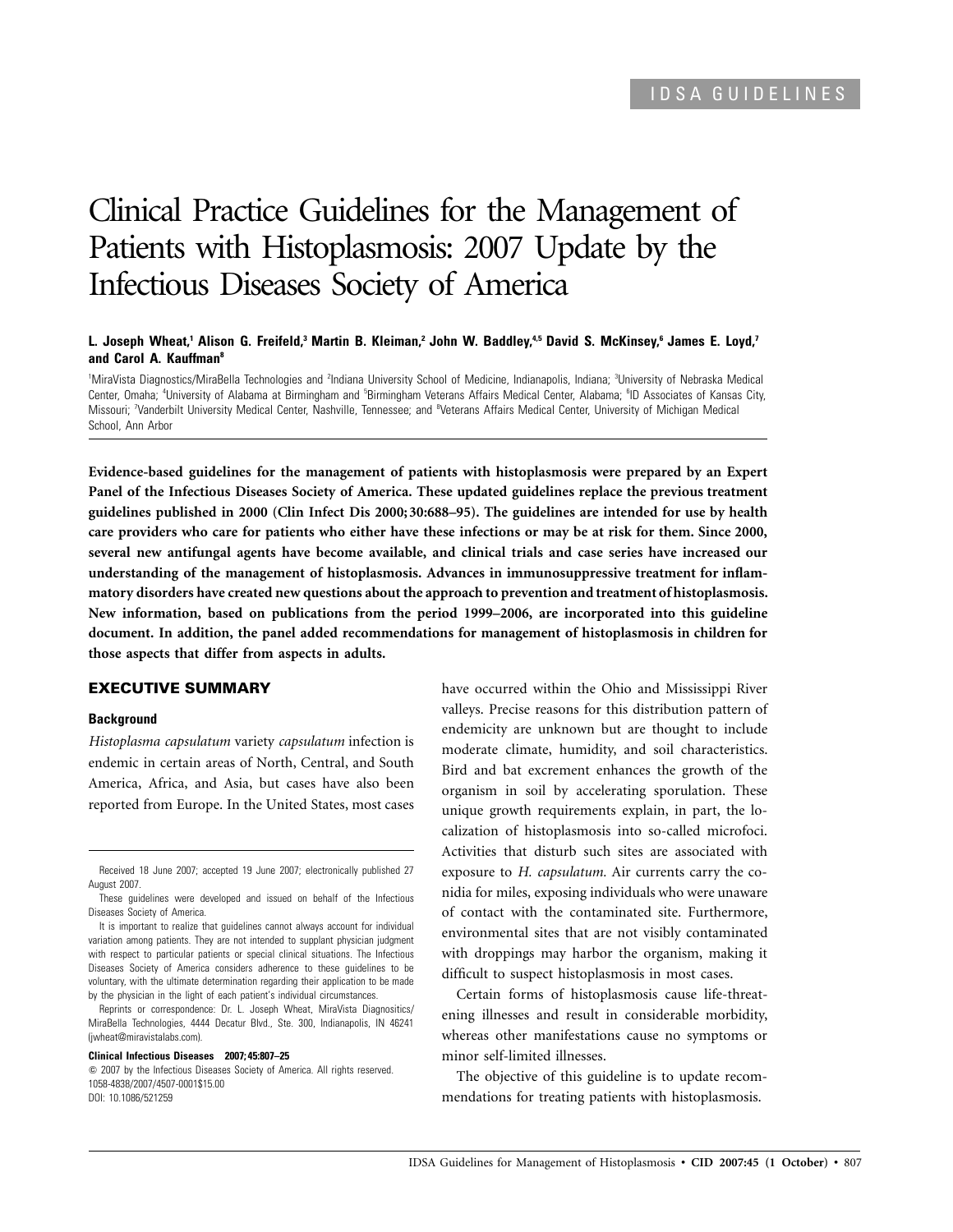#### **Treatment of Acute and Chronic Pulmonary Histoplasmosis**

# **Moderately Severe to Severe Acute Pulmonary Histoplasmosis**

1. Lipid formulation of amphotericin B (3.0–5.0 mg/kg daily intravenously for 1–2 weeks) followed by itraconazole (200 mg 3 times daily for 3 days and then 200 mg twice daily, for a total of 12 weeks) is recommended (A-III).

2. The deoxycholate formulation of amphotericin B (0.7– 1.0 mg/kg daily intravenously) is an alternative to a lipid formulation in patients who are at a low risk for nephrotoxicity  $(A-III).$ 

3. Methylprednisolone (0.5–1.0 mg/kg daily intravenously) during the first 1–2 weeks of antifungal therapy is recommended for patients who develop respiratory complications, including hypoxemia or significant respiratory distress  $(B-III).$ 

#### **Mild-to-Moderate Acute Pulmonary Histoplasmosis**

4. Treatment is usually unnecessary (A-III). Itraconazole (200 mg 3 times daily for 3 days and then 200 mg once or twice daily for 6–12 weeks) is recommended for patients who continue to have symptoms for  $>1$  month (B-III).

#### **Chronic Cavitary Pulmonary Histoplasmosis**

5. Itraconazole (200 mg 3 times daily for 3 days and then once or twice daily for at least 1 year) is recommended, but some prefer 18–24 months in view of the risk for relapse  $(A-II).$ 

6. Blood levels of itraconazole should be obtained after the patient has been receiving this agent for at least 2 weeks to ensure adequate drug exposure (A-III).

## **Complications**

#### **Pericarditis**

7. Nonsteroidal anti-inflammatory therapy is recommended in mild cases (B-III).

8. Prednisone (0.5–1.0 mg/kg daily [maximum, 80 mg daily] in tapering doses over 1–2 weeks) is recommended for patients with evidence of hemodynamic compromise or unremitting symptoms after several days of therapy with nonsteroidal anti-inflammatory therapy (B-III).

9. Pericardial fluid removal is indicated for patients with hemodynamic compromise (A-III).

10. Itraconazole (200 mg 3 times daily for 3 days and then once or twice daily for 6–12 weeks) is recommended if corticosteroids are administered (B-III).

#### **Rheumatologic Syndromes**

11. Nonsteroidal anti-inflammatory therapy is recommended in mild cases (B-III).

12. Prednisone (0.5–1.0 mg/kg daily [maximum, 80 mg daily] in tapering doses over 1–2 weeks) is recommended in severe cases (B-III).

13. Itraconazole (200 mg 3 times daily for 3 days and then once or twice daily for 6–12 weeks) is recommended only if corticosteroids are administered (B-III).

## **Mediastinal Lymphadenitis**

14. Treatment is usually unnecessary (A-III).

15. Itraconazole (200 mg 3 times daily for 3 days and then 200 mg once or twice daily for 6–12 weeks) is recommended in patients who have symptoms that warrant treatment with corticosteroids and in those who continue to have symptoms  $for >1$  month  $(B-III)$ .

16. Prednisone (0.5–1.0 mg/kg daily [maximum, 80 mg daily] in tapering doses over 1–2 weeks) is recommended in severe cases with obstruction or compression of contiguous structures (B-III).

## **Mediastinal Granuloma**

17. Treatment is usually unnecessary (A-III)

18. Itraconazole (200 mg 3 times daily for 3 days and then once or twice daily for 6–12 weeks) is recommended for symptomatic cases (B-III).

#### **Mediastinal Fibrosis**

19. Antifungal treatment is not recommended (A-III).

20. The placement of intravascular stents is recommended for selected patients with pulmonary vessel obstruction (B-III).

21. Itraconazole (200 mg once or twice daily for 12 weeks) is recommended if clinical findings cannot differentiate mediastinal fibrosis from mediastinal granuloma (C-III).

#### **Broncholithiasis**

22. Antifungal treatment is not recommended (A-III).

23. Bronchoscopic or surgical removal of the broncholith is recommended (A-III).

## **Pulmonary Nodules (Histoplasmomas)**

24. Antifungal treatment is not recommended (A-III).

## **Progressive Disseminated Histoplasmosis**

25. For moderately severe to severe disease, liposomal amphotericin B (3.0 mg/kg daily) is recommended for 1–2 weeks, followed by oral itraconazole (200 mg 3 times daily for 3 days and then 200 mg twice daily for a total of at least 12 months)  $(A-I).$ 

26. Substitution of another lipid formulation at a dosage of 5.0 mg/kg daily may be preferred in some patients because of cost or tolerability (A-III).

27. The deoxycholate formulation of amphotericin B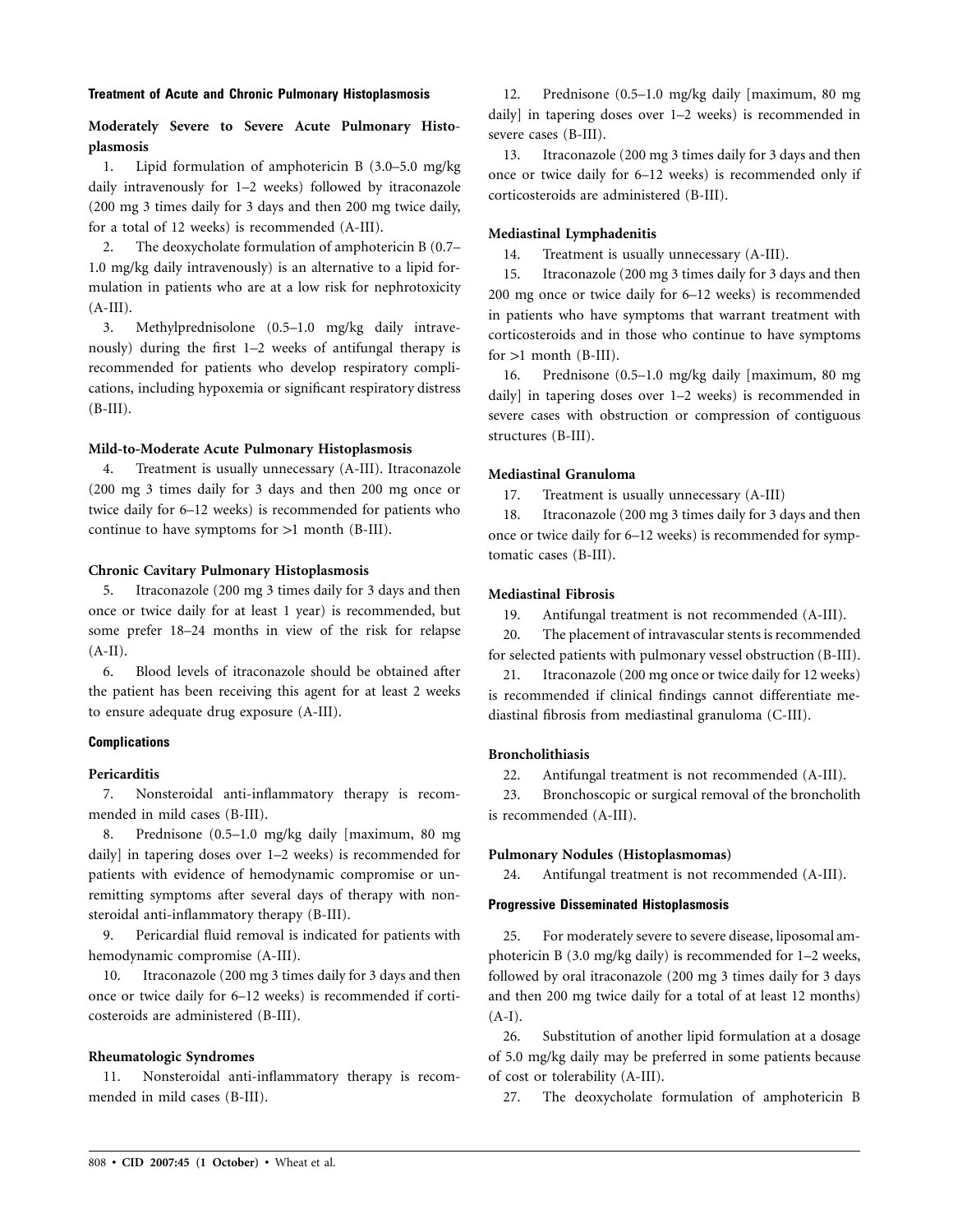(0.7–1.0 mg/kg daily) is an alternative to a lipid formulation in patients who are at a low risk for nephrotoxicity (A-III).

28. For mild-to-moderate disease, itraconazole (200 mg 3 times daily for 3 days and then twice daily for at least 12 months) is recommended (A-II).

29. Lifelong suppressive therapy with itraconazole (200 mg daily) may be required in immunosuppressed patients if immunosuppression cannot be reversed (A-II) and in patients who relapse despite receipt of appropriate therapy (C-III).

30. Blood levels of itraconazole should be obtained to ensure adequate drug exposure (B-III).

31. Antigen levels should be measured during therapy and for 12 months after therapy is ended to monitor for relapse (B-III). Persistent low-level antigenuria may not be a reason to prolong treatment in patients who have completed appropriate therapy and have no evidence of active infection.

## **Prophylaxis for Immunosuppressed Patients**

32. Prophylaxis with itraconazole (200 mg daily) is recommended in patients with HIV infection with CD4 cell counts  $\langle$ 150 cells/mm<sup>3</sup> in specific areas of endemicity where the incidence of histoplasmosis is  $>10$  cases per 100 patient-years  $(A-I).$ 

33. Prophylaxis with itraconazole (200 mg daily) may be appropriate in specific circumstances in other immunosuppressed patients (C-III).

## **CNS Histoplasmosis**

34. Liposomal amphotericin B (5.0 mg/kg daily for a total of 175 mg/kg given over 4–6 weeks) followed by itraconazole (200 mg 2 or 3 times daily) for at least 1 year and until resolution of CSF abnormalities, including *Histoplasma* antigen levels, is recommended (B-III).

35. Blood levels of itraconazole should be obtained to ensure adequate drug exposure (B-III).

## **Histoplasmosis in Pregnancy**

36. Lipid formulation amphotericin B (3.0–5.0 mg/kg daily for 4–6 weeks) is recommended (A-III).

37. The deoxycholate formulation of amphotericin B (0.7–1.0 mg/kg daily) is an alternative to a lipid formulation in patients who are at a low risk for nephrotoxicity (A-III).

38. If the newborn shows evidence for infection, treatment is recommended with amphotericin B deoxycholate (1.0 mg/kg daily for 4 weeks) (A-III).

## **Histoplasmosis in Children**

#### **Acute Pulmonary Histoplasmosis**

39. Treatment indications and regimens are similar to those for adults, except that amphotericin B deoxycholate (1.0 mg/kg daily) is usually well tolerated, and the lipid preparations are not preferred (A-III).

40. Itraconazole dosage in children is 5.0–10.0 mg/kg daily in 2 divided doses (not to exceed 400 mg daily), generally using the solution formulation (A-III).

#### **Progressive Disseminated Histoplasmosis**

41. Amphotericin B deoxycholate (1.0 mg/kg daily for 4– 6 weeks) is recommended (A-III).

42. Amphotericin B deoxycholate (1.0 mg/kg daily for 2– 4 weeks) followed by itraconazole (5.0–10.0 mg/kg daily in 2 divided doses) to complete 3 months of therapy is an alternative  $(A-III).$ 

43. Longer therapy may be needed for patients with severe disease, immunosuppression, or primary immunodeficiency syndromes (A-III).

44. Lifelong suppressive therapy with itraconazole (5.0 mg/kg daily, up to 200 mg daily) may be required in immunosuppressed patients if immunosuppression cannot be reversed (A-II) and in patients who experience relapse despite receipt of appropriate therapy (C-III).

45. Blood levels of itraconazole should be obtained to ensure adequate drug exposure (B-III).

46. Antigen levels should be monitored during therapy and for 12 months after therapy is ended to monitor for relapse (B-III). Persistent low-level antigenuria may not be a reason to prolong treatment in patients who have completed appropriate therapy and have no evidence of active infection.

#### **INTRODUCTION**

In 2000, the Infectious Diseases Society of America (IDSA) published a clinical practice guideline on the management of patients with histoplasmosis [1]. The IDSA updates its guidelines when new data or publications might change a prior recommendation or when the panel feels clarification or additional guidance is warranted.

For the 2007 update, the indications for treatment and agents of choice from the 2000 guideline were reviewed [1]. The previous document is a source for a more detailed review of earlier studies.

Areas related to several newer antifungal agents and immunosuppressive regimens for chronic inflammatory disorders were not previously covered, because there was limited information at the time. Therefore, the panel decided to include them in this update. The panel addressed the following clinical questions in the 2007 update.

1. What is the treatment for acute and chronic pulmonary histoplasmosis?

2. What is the treatment for complications of pulmonary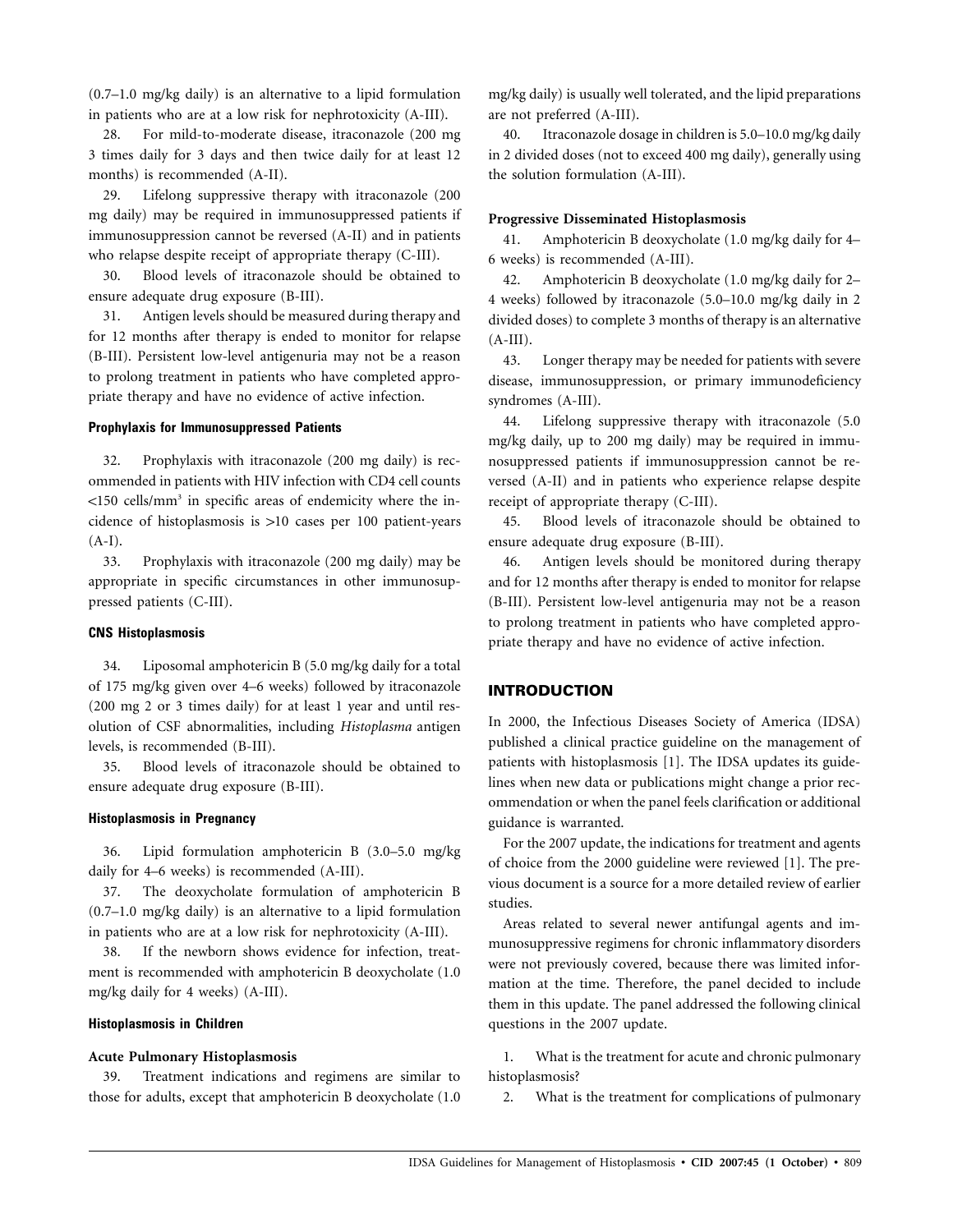**Table 1. Infectious Diseases Society of America–United States Public Health Service grading system for ranking recommendations in clinical guidelines.**

| Category, grade            | Definition                                                                                                                                                                                                                                              |  |  |
|----------------------------|---------------------------------------------------------------------------------------------------------------------------------------------------------------------------------------------------------------------------------------------------------|--|--|
| Strength of recommendation |                                                                                                                                                                                                                                                         |  |  |
| А                          | Good evidence to support a recommendation for use                                                                                                                                                                                                       |  |  |
| B                          | Moderate evidence to support a recommendation for use                                                                                                                                                                                                   |  |  |
| C                          | Poor evidence to support a recommendation                                                                                                                                                                                                               |  |  |
| Quality of evidence        |                                                                                                                                                                                                                                                         |  |  |
|                            | Evidence from $\geq 1$ properly randomized, controlled trial                                                                                                                                                                                            |  |  |
| Ш                          | Evidence from $\geq 1$ well-designed clinical trial, without randomiza-<br>tion; from cohort or case-controlled analytic studies (preferably<br>from >1 center); from multiple time-series; or from dramatic re-<br>sults from uncontrolled experiments |  |  |
| Ш                          | Evidence from opinions of respected authorities, based on clinical<br>experience, descriptive studies, or reports of expert committees                                                                                                                  |  |  |

**NOTE.** Adapted from Canadian Task Force on the Periodic Health Examination [3].

histoplasmosis (e.g., pericarditis, arthritis/erythema nodosum, mediastinal lymphadenitis, mediastinal granuloma, mediastinal fibrosis, broncholithiasis, and pulmonary nodule)?

3. What is the treatment for progressive disseminated histoplasmosis?

4. Is prophylaxis recommended for immunocompromised patients?

5. What is the treatment for CNS histoplasmosis?

6. What is the treatment for histoplasmosis in pregnancy?

7. What treatment is recommended for histoplasmosis in children?

## **PRACTICE GUIDELINES**

"Practice guidelines are systematically developed statements to assist practitioners and patients in making decisions about appropriate health care for specific clinical circumstances" [2]. Attributes of good guidelines include validity, reliability, reproducibility, clinical applicability, clinical flexibility, clarity, multidisciplinary process, review of evidence, and documentation [2].

#### **UPDATE METHODOLOGY**

## **Panel Composition**

The IDSA Standards and Practice Guidelines Committee (SPGC) convened experts in the management of patients with histoplasmosis. The panel members are listed in Appendix A.

#### **Literature Review and Analysis**

For the 2007 update, the expert panel completed the review and analysis of data published since 1999. Computerized literature searches of the PubMed database were performed. The searches of the English-language literature published from 1999 through July 2006 used the terms "histoplasmosis" and *"His-* *toplasma"* and focused on human studies but included a few studies from experimental models of histoplasmosis.

## **Process Overview**

In evaluating the evidence regarding the management of histoplasmosis, the panel followed a process used in the development of other IDSA guidelines. The process included a systematic weighting of the quality of the evidence and the grade of recommendation (table 1) [3].

#### **Consensus Development Based on Evidence**

The panel met on 6 occasions via teleconference to complete the work of the guideline. The purpose of the teleconferences was to discuss the questions to be addressed, make writing assignments, and discuss recommendations. All members of the panel participated in the preparation and review of the draft guideline. Feedback from external peer reviews was obtained. The guideline was reviewed and approved by the IDSA Standards and Practice Guidelines Committee (SPGC) and the Board of Directors prior to dissemination.

### **Guidelines and Conflicts of Interest**

All members of the expert panel complied with the IDSA policy on conflicts of interest, which requires disclosure of any financial or other interest that might be construed as constituting an actual, potential, or apparent conflict. Members of the expert panel were provided IDSA's conflict of interest disclosure statement and were asked to identify ties to companies developing products that might be affected by promulgation of the guideline. Information was requested regarding employment, consultancies, stock ownership, honoraria, research funding, expert testimony, and membership on company advisory committees. The panel made decisions on a case-by-case basis as to whether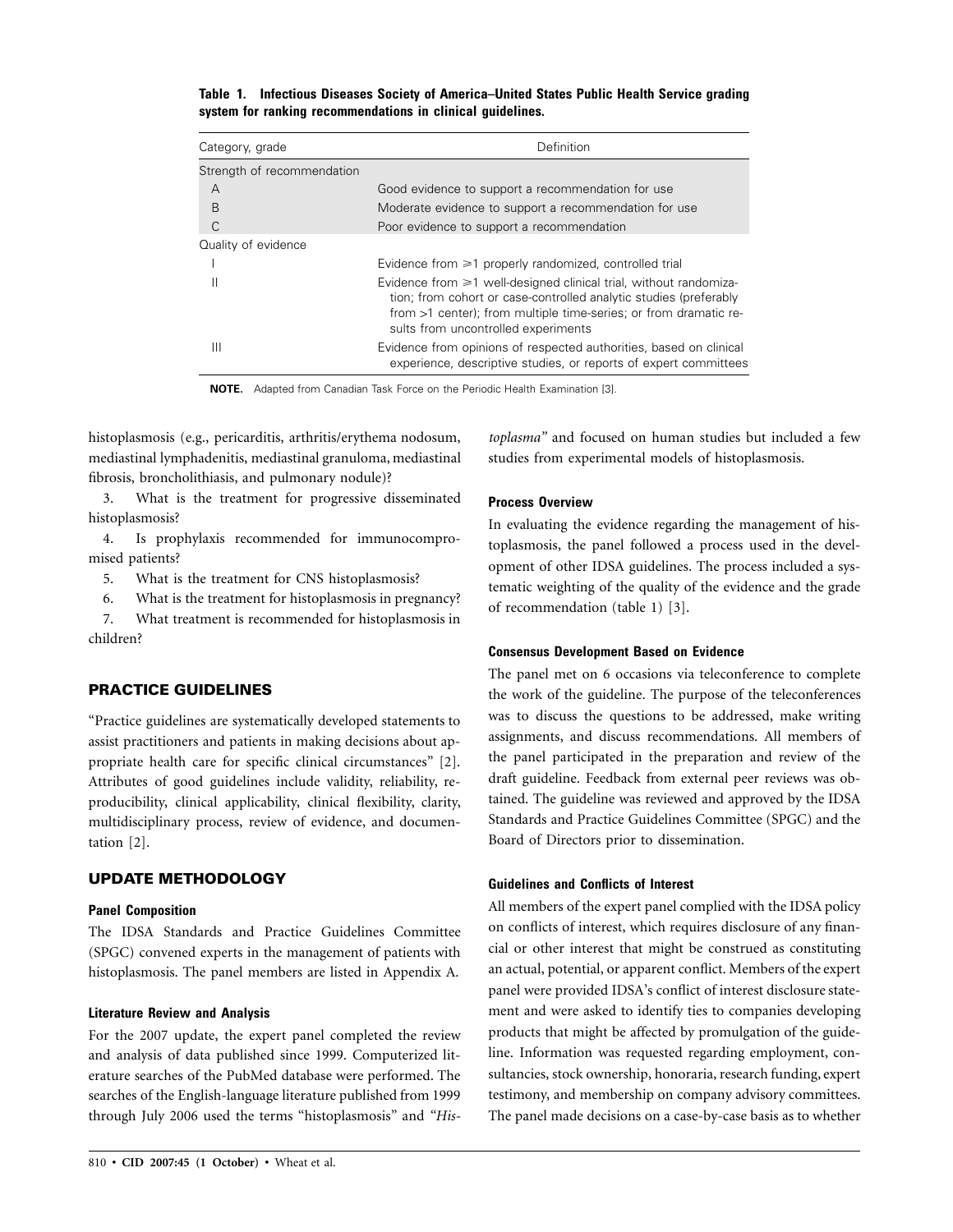an individual's role should be limited as a result of a conflict. Potential conflicts are listed in the Acknowledgements section.

## **Revision Dates**

At annual intervals, the Panel Chair, the SPGC liaison advisor, and the Chair of the SPGC will determine the need for revisions to the guideline on the basis of an examination of current literature. If necessary, the entire panel will be reconvened to discuss potential changes. When appropriate, the panel will recommend revision of the guideline to the SPGC and the IDSA Board for review and approval.

## **RESULTS**

#### **Literature Search**

The literature search identified 858 potential articles. A few abstracts from national meetings were included. The types of studies included randomized, clinical trials; open-label clinical trials; retrospective case series; case reports; reports of in vitro studies; and animal model experiments. Because of the limited nature of the data in many areas, the panel decided also to retain high-quality reviews or background papers. Panel members were assigned sections of the guideline and reviewed the relevant literature.

## **Limitations in the Literature**

Review of the literature revealed a paucity of clinical trials evaluating the newer agents in histoplasmosis. Most data came from cohort studies; case series; small, nonrandomized clinical trials; or case reports.

## **Literature Search Results**

*Clinical manifestations.* Severity of illness and disease manifestations after primary inhalation exposure to *H. capsulatum* vary, depending on the intensity of exposure and the immunity of the host. Acute exposure causes a spectrum of disease ranging from asymptomatic infection to severe pneumonitis with respiratory compromise. In most cases, illness resolves without therapy within 1 month [4]. Some patients, however, may experience protracted pulmonary complaints caused by persistent inflammation of the lung or mediastinal lymph nodes.

Acute pulmonary histoplasmosis also may be associated with other inflammatory manifestations, including pericarditis and arthritis or arthralgia with erythema nodosum. Complications of pulmonary histoplasmosis include mediastinal lymphadenitis, mediastinal granuloma, chronic cavitary disease in patients with underlying emphysema, fibrosing mediastinitis, and broncholithiasis [4].

Hematogenous dissemination occurs in most patients during the first few weeks after acute infection, but it is rarely progressive, resolving with the development of cell-mediated immunity to *H. capsulatum.* Progressive disseminated histoplasmosis occurs in individuals who are unable to mount a cell-mediated immune response to the organism and is fatal if untreated. Progressive disseminated histoplasmosis is defined as a clinical illness that does not improve after at least 3 weeks of observation and that is associated with physical or radiographic findings and/or laboratory evidence of involvement of extrapulmonary tissues. Hepatosplenomegaly, mucosal ulcers and skin lesions, gastrointestinal involvement, pancytopenia, progressive elevation of hepatic enzyme levels, increased lactate dehydrogenase level, and increased serum ferritin level may provide clues to the diagnosis. Laboratory evidence of dissemination includes demonstration of granulomas with yeasts resembling *H. capsulatum* in extrapulmonary tissues, growth in culture of *H. capsulatum,* and persistent antigenuria and/or antigenemia.

Chronic chorioretinitis, referred to as "presumed ocular histoplasmosis syndrome," is commonly diagnosed in areas of endemicity [5], but it is not clearly caused by *H. capsulatum.* In one report, presumed ocular histoplasmosis was not responsive to amphotericin B treatment [6].

Treatment is clearly indicated in severe or moderately severe acute pulmonary, chronic pulmonary, disseminated, and CNS histoplasmosis (table 2). In other manifestations, the role of therapy is uncertain, and efficacy has not been assessed with clinical trials. Treatment is not indicated in asymptomatic patients with certain noninfectious complications or residue of healed histoplasmosis, such as asymptomatic pulmonary nodules, mediastinal lymphadenopathy, and splenic lesions, especially when calcified.

*Antifungal agents.* The antifungal agents that have been proven to be effective and that are preferred for treatment of histoplasmosis include amphotericin B [7], liposomal amphotericin B [8], amphotericin B lipid complex [9], and itracon-

#### **Table 2. Indications for antifungal therapy.**

| Definite indication, proven or probable efficacy                                                    |  |  |  |  |
|-----------------------------------------------------------------------------------------------------|--|--|--|--|
| Acute diffuse pulmonary infection, moderately severe symp-<br>toms, or severe symptoms              |  |  |  |  |
| Chronic cavitary pulmonary infection                                                                |  |  |  |  |
| Progressive disseminated infection                                                                  |  |  |  |  |
| CNS infection                                                                                       |  |  |  |  |
| Uncertain indication, unknown efficacy                                                              |  |  |  |  |
| Acute focal pulmonary infection, asymptomatic case, or mild<br>symptoms that persist for $>1$ month |  |  |  |  |
| Mediastinal lymphadenitis                                                                           |  |  |  |  |
| Mediastinal granuloma                                                                               |  |  |  |  |
| Inflammatory syndromes, treated with corticosteroids                                                |  |  |  |  |
| Not recommended, unknown efficacy or ineffective                                                    |  |  |  |  |
| Mediastinal fibrosis                                                                                |  |  |  |  |
| Pulmonary nodule                                                                                    |  |  |  |  |
| <b>Broncholithiasis</b>                                                                             |  |  |  |  |
| Presumed ocular histoplasmosis syndrome                                                             |  |  |  |  |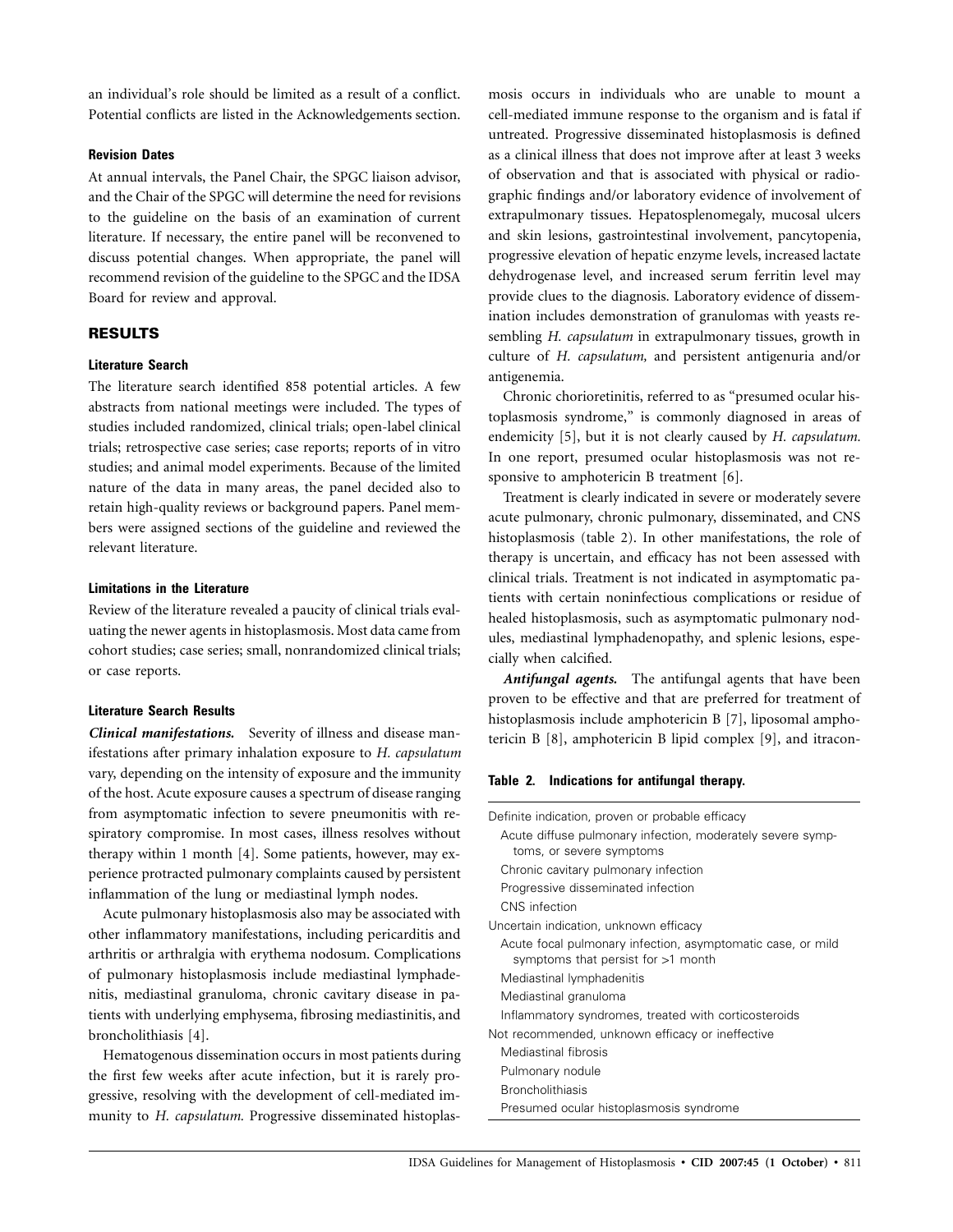azole [10, 11]. There is no evidence to recommend the echinocandins as treatment for histoplasmosis; in vitro susceptibility studies and animal experiments have shown conflicting results [12–14], and there is no published experience regarding treatment of humans who have histoplasmosis with echinocandins. Amphotericin B formulations are used for patients who have severe pulmonary or disseminated forms of histoplasmosis. A multicenter, randomized, blinded clinical trial demonstrated a higher response rate (88% vs. 64%) and lower mortality rate (2% vs. 13%) in patients who had AIDS and progressive disseminated histoplasmosis and who were treated with liposomal amphotericin B than among recipients of amphotericin B deoxycholate, respectively [8]. Amphotericin B lipid complex has also been used successfully for treatment of histoplasmosis [9] and may be preferred by some because of lower cost. Amphotericin B deoxycholate is the least expensive formulation and is a reasonable alternative to the lipid formulations for patients who are at a low risk for nephrotoxicity. Presently, except for children, for whom a 1-month course of amphotericin B deoxycholate is usually curative, it is rare to see amphotericin B given for the entire course of therapy, as was recommended in the 2000 guidelines. However, amphotericin B, as sole therapy, is effective and may be preferred in situations precluding treatment with itraconazole or other oral azoles. Generally, amphotericin B is used initially until the patient has shown a favorable response and can take an oral antifungal agent; then, itraconazole is given for the remainder of the treatment course.

Itraconazole given orally is preferred for patients who have mild-to-moderate histoplasmosis and, as noted above, as stepdown therapy after the initial response to amphotericin B. The response rate for primary therapy with itraconazole in early studies was 100% for disseminated histoplasmosis and 80% for pulmonary histoplasmosis [10]. The oral capsule formulation or the solution can be used. Itraconazole capsules should be taken in the setting of high gastric acidity (concomitant consumption of food or a cola drink is recommended), to maximize absorption. In patients who are receiving antacids,  $H_2$ blockers, or proton pump inhibitors, the capsules should not be used because of decreased absorption. Itraconazole concentrations are higher with use of the solution given on an empty stomach than with capsules; thus, the solution should be used whenever possible. However, some patients dislike its taste or experience unacceptable gastrointestinal side effects, reducing adherence to therapy.

Some patients are intolerant of itraconazole, are unable to achieve adequate blood levels with either preparation, or are receiving concomitant medications that lead to serious drug interactions with itraconazole. Thus, there is a need for alternative therapies. Fluconazole has been used successfully for treatment of histoplasmosis, but it appears to be less effective

than itraconazole. In patients with disseminated histoplasmosis who did not have AIDS, fluconazole (200–800 mg daily) was effective in 70% of cases [15]. Fluconazole (800 mg daily for 12 weeks as induction therapy, followed by 400 mg daily) [16] was less effective than itraconazole [11] for treatment of histoplasmosis in patients who had AIDS, and fluconazole resistance developed in patients who failed therapy [17].

Ketoconazole is seldom used for histoplasmosis in the United States because of the increased number of adverse effects, compared with itraconazole. However, it is effective and much less expensive than itraconazole, justifying its use in some cases involving mild manifestations of histoplasmosis, but not in cases of disseminated or CNS disease.

The newer azoles, posaconazole and voriconazole, also demonstrate in vitro activity against *H. capsulatum* [18]. Posaconazole appears to be more active in vitro [18] and in experimental infection [19]. Isolates that were noted to have become resistant to fluconazole when patients with AIDS were treated with the agent were also noted to show increased MICs to voriconazole [18], suggesting that resistance may develop during treatment with voriconazole, as well as with fluconazole [17]. Both voriconazole [20–24] and posaconazole [25–27] have been used successfully in a small number of patients with a variety of different forms of histoplasmosis. Data are inadequate to make an evidence-based recommendation, and all 4 of the other available azoles (i.e., fluconazole, ketoconazole, voriconazole, and posaconazole) are second-line alternatives to itraconazole.

The azoles exert their antifungal activity by inhibition of the fungal cytochrome P450 3A4-dependent enzyme lanosterol 14-  $\alpha$ -demethylase. The azoles vary in their ability to inhibit mammalian cytochrome P450 metabolism of other drugs, and several azoles (itraconazole and voriconazole) are extensively metabolized by hepatic cytochrome P450 enzymes. Thus, drugdrug interactions mediated through cytochrome P450 pathways are common and vary with each azole. In addition, posaconazole and itraconazole are both inhibitors and substrates of p-glycoprotein, and posaconazole is eliminated through glucuronidation, leading to other important drug-drug interactions. Up-to-date prescribing information should be reviewed before initiating azole therapy in patients who are taking other medications.

The azoles may be hepatotoxic. Hepatic enzyme levels should be measured before therapy is started and at least at 1, 2, and 4 weeks and then every 3 months during therapy.

*Therapeutic drug monitoring.* Optimization of itraconazole therapy for treatment of life-threatening systemic fungal infections is strongly recommended [28]. Blood concentrations vary widely in patients receiving itraconazole for treatment of histoplasmosis [11, 29]. Blood concentrations are ∼30% higher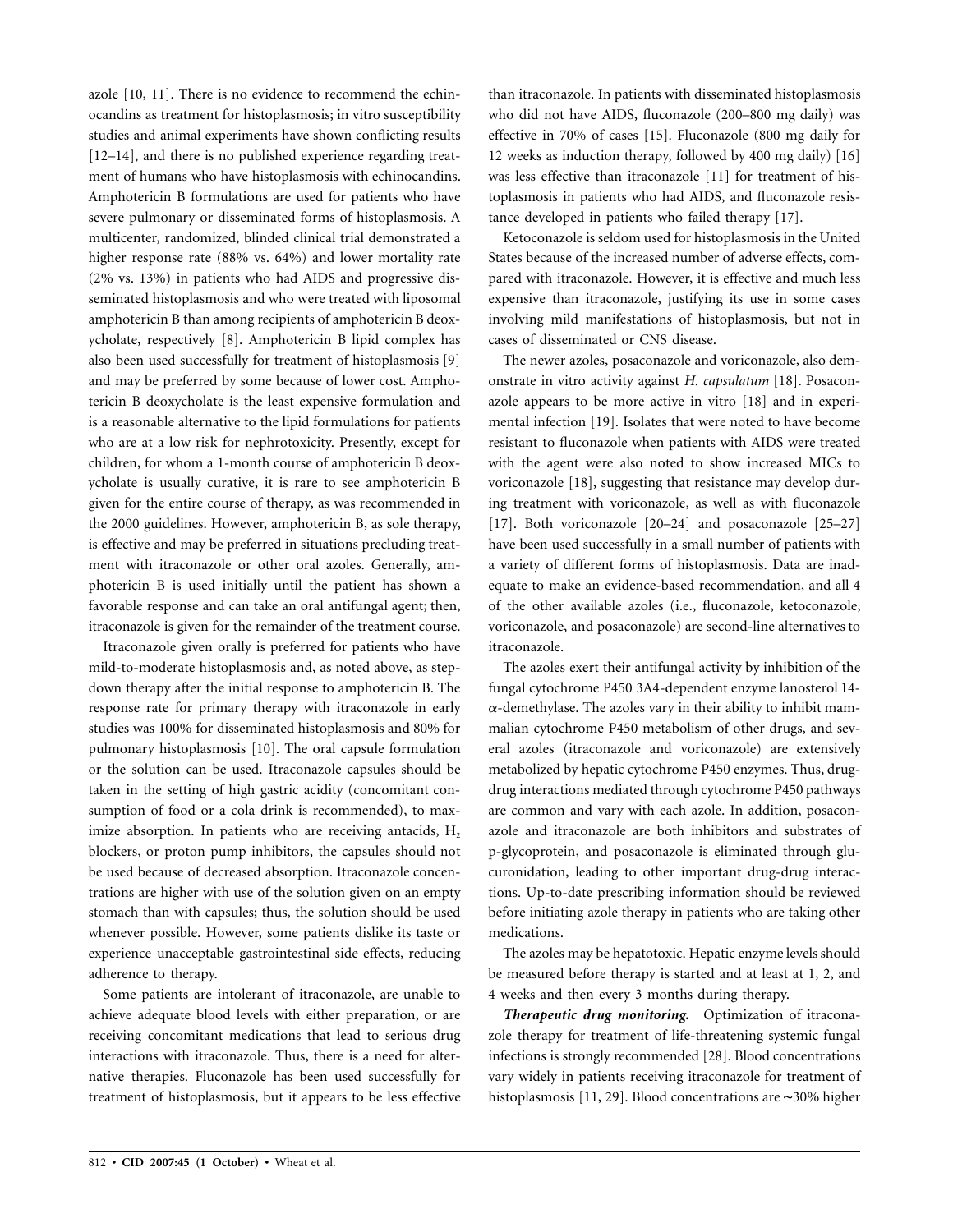using the solution formulation than the capsule formulation, but wide intersubject variability persists [30]. Itraconazole concentrations in serum should be determined only after steadystate has been reached, which takes ∼2 weeks. Serum levels should be obtained to ensure adequate absorption, to monitor changes in the dosage of itraconazole or the addition of interacting medications, to determine the cause of treatment failure, and to assess adherence. Because of its long half-life (∼24 h), blood concentrations of itraconazole vary little during a 24-h dosing interval. Thus, the timing of collection of the blood specimen in relationship to the most recent dose of itraconazole is not important. *Histoplasma* yeasts are highly susceptible to itraconazole, with MICs of  $\langle 0.01 \mu g/mL$  in all strains tested. Although a blood concentration associated with treatment failure in histoplasmosis has not been identified, random concentrations of at least 1.0  $\mu$ g/mL are recommended. Although the concentration associated with an increased risk for toxicity has not been defined, concentrations of  $>10 \mu$ g/mL are unnecessary for treatment of histoplasmosis, are likely to be associated with toxicity, and should prompt dosage reduction. When measured by high-pressure liquid chromatography, both itraconazole and its bioactve hydroxy-itraconazole metabolite are reported, the sum of which should be considered in assessing drug levels.

Drug level monitoring is not recommended when using fluconazole, because of its excellent drug exposure, even in patients with AIDS [16]. Although less information is available, therapeutic drug monitoring also appears to be appropriate when administering voriconazole [31] and posaconazole. Both agents demonstrate considerable subject-to-subject variability [32–34] related to differences in absorption and/or metabolism. Furthermore, drug-drug interactions can lead to major changes in the serum concentrations of voriconazole [35]. Voriconazole's half-life is 6–8 h, and blood levels vary 2-fold over a 12 h dosing interval [32]. Accordingly, timing of obtainment of the blood specimen in relationship to the most recent dose of the medication is essential in assessing voriconazole drug exposure. For voriconazole, the trough concentrations should be at least  $0.5 \mu g/mL$ , and the peak concentration should be at least 2.0 mg/mL. Posaconazole's half-life is ∼12 h [33], and concentrations vary only slightly during a 12–24-h dosing interval [33, 34]. Random concentrations of at least 0.5  $\mu$ g/mL may be adequate. Voriconazole and posaconazole metabolites are not bioactive; thus, they are not reported by laboratories using high-pressure liquid chromatography.

Azole blood levels are available in most of the large reference laboratories and several laboratories specializing in fungal diagnostics (e.g., Fungus Testing Laboratory [San Antonio, TX] and Mira Vista Diagnostics [Indianapolis, IN]).

*Use of antigen testing to monitor therapy for progressive disseminated histoplasmosis. Histoplasma* antigen can be detected in the urine in >90% of patients and in the serum in 80% of patients who have disseminated histoplasmosis, and this measurement is commonly used as an aid to early diagnosis (MiraVista Diagnostics) [36]. The sensitivity and specificity are increased in newer generations of the test [37, 38], but crossreactions occur in patients with other endemic mycoses [36, 39]. In patients with antigenuria and/or antigenemia, levels decrease during therapy [40] and increase in 90% of those who relapse [41]. Furthermore, failure of the antigen concentration to decrease may indicate treatment failure. Accordingly, changes in antigen levels can be used as indicators for response to therapy. Antigen levels should be measured before treatment is initiated, at 2 weeks, at 1 month, and then approximately every 3 months during therapy and for at least 6 months after treatment is stopped. Antigen levels also should be measured if treatment failure or relapse is suspected.

In the experience of the panel, some patients have done well after receiving appropriate therapy when treatment was discontinued, despite having persistent low-level antigenuria. Also, in a study of withdrawal of suppressive therapy in patients with AIDS following immune reconstitution, none had relapse, even though ∼20% of patients had an antigen level of 1–3 U [42]. Considering the complexity of issues involved in decisions about discontinuation of therapy, the panel recommends that expert opinion be sought if the physician is uncertain whether to stop treatment because of persistent antigenuria. More specific guidance for use of antigen detection to monitor therapy is discussed in a recent review [36].

*Salvage therapy in patients who fail standard therapy.* The approach to therapy in patients who fail amphotericin B or itraconazole therapy is complex, and there are very limited data on which to make evidence-based recommendations. One study reported response to posaconazole in 3 patients who failed treatment with multiple drugs, including amphotericin B, itraconazole, and voriconazole, and in a fourth patient who failed itraconazole treatment [25]. Whether combining amphotericin B with an azole would be effective in refractory cases has not been reported. In animal models, however, the combination of amphotericin B and an azole was no more effective than amphotericin B alone [43, 44]; in fact, fluconazole was antagonistic to amphotericin B.

The role of immune modulator therapy in patients who fail antifungal therapy for histoplasmosis is unknown. Granulocytemacrophage colony-stimulating factor [45], IFN- $\gamma$  [46], and antibodies to *H. capsulatum* cell surface proteins [47] have demonstrated marginal benefit in murine models but have not been studied in patients. A patient who had a specific defect in the IL-12/IFN- $\gamma$  pathway appeared to benefit from IFN- $\gamma$ after antifungal therapy failed on several occasions [48]. The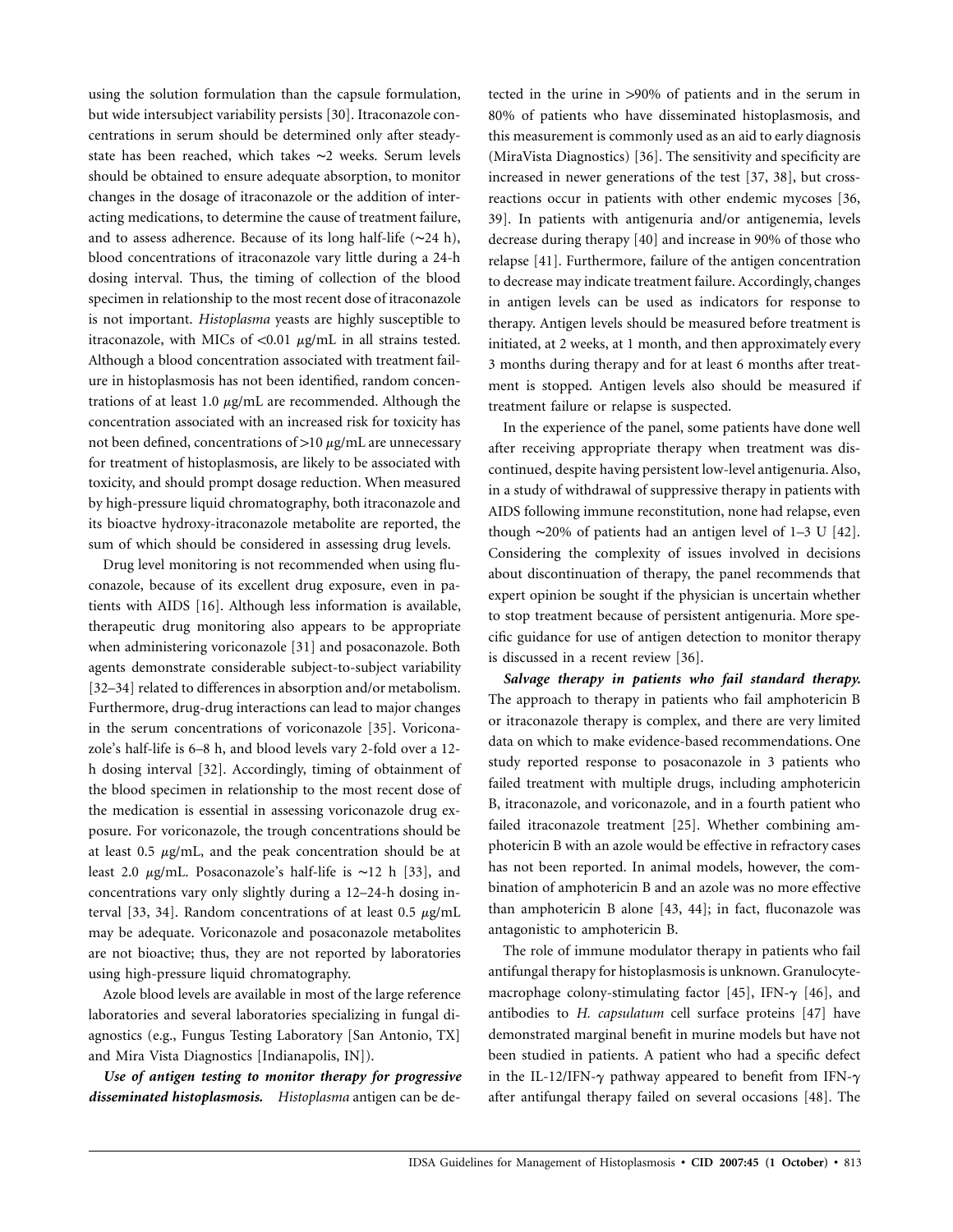panel recommends that expert opinion be sought in refractory cases.

# **GUIDELINE RECOMMENDATIONS FOR THE TREATMENT OF HISTOPLASMOSIS**

The guideline recommendations are also summarized in table 3.

# **WHAT IS THE TREATMENT FOR ACUTE AND CHRONIC PULMONARY HISTOPLASMOSIS?**

## **Moderately Severe to Severe Acute Pulmonary Histoplasmosis**

## **Recommendations**

1. Lipid formulation of amphotericin B (3.0–5.0 mg/kg daily intravenously for 1–2 weeks) followed by itraconazole (200 mg 3 times daily for 3 days and then 200 mg twice daily, for a total of 12 weeks) is recommended (A-III).

2. The deoxycholate formulation of amphotericin B (0.7– 1.0 mg/kg daily intravenously) is an alternative to a lipid formulation in patients who are at a low risk for nephrotoxicity  $(A-III).$ 

3. Methylprednisolone (0.5–1.0 mg/kg daily intravenously) during the first 1–2 weeks of antifungal therapy is recommended for patients who develop respiratory complications, including hypoxemia or significant respiratory distress (B-III).

*Evidence summary.* The effectiveness of therapy in patients with acute pulmonary histoplasmosis is based on anecdotal case reports, as recently summarized elsewhere [36], and clinical experience. In severe cases, cases accompanied by respiratory insufficiency, or hypoxemia, anecdotal reports [49] suggest that corticosteroid therapy may hasten recovery. In most patients for whom corticosteroids are considered, hospitalization is appropriate. The optimal duration of therapy is unknown, but presumably a relatively short course of 12 weeks may suffice, because cell-mediated immunity to *Histoplasma* usually develops within the first month of infection. The pulmonary infiltrates should be resolved on the chest radiograph before antifungal therapy is stopped.

## **Mild-to-Moderate Acute Pulmonary Histoplasmosis**

#### **Recommendation**

4. Treatment is usually unnecessary (A-III). Itraconazole (200 mg 3 times daily for 3 days and then 200 mg once or twice daily for 6–12 weeks) is recommended for patients who continue to have symptoms for  $>1$  month (B-III).

*Evidence summary.* Antifungal treatment is unnecessary in patients with mild symptoms caused by acute pulmonary histoplasmosis. In an outbreak in a junior high school [50], illness resolved within 3 weeks in >95% of cases, and only 1% of patients were hospitalized. In a more recent outbreak at a high school, only 3.7% of patients received antifungal therapy, and only 2.5% of children, several of whom were immunocompromised, were hospitalized [51]. However, whether therapy could hasten recovery in such cases is unknown, because clinical trials of treatment for acute pulmonary histoplasmosis have not been conducted.

Antifungal treatment has been recommended in patients whose symptoms do not improve within 1 month [52], but no clinical trials have been performed to prove efficacy in this situation. In such cases, persistent fever, fatigue, or weight loss raises concern about the development of progressive disseminated histoplasmosis, providing an additional reason for the initiation of antifungal therapy. If treatment is administered, a 6–12-week course of itraconazole (200 mg once or twice daily) is recommended. In an open-label clinical trial, a small number of patients who had persistent symptomatic pulmonary histoplasmosis were shown to respond to itraconazole (200 mg once or twice daily, given for at least 6 months) [10].

## **Chronic Cavitary Pulmonary Histoplasmosis**

## **Recommendations**

5. Itraconazole (200 mg 3 times daily for 3 days and then once or twice daily for at least 1 year) is recommended, but some prefer 18–24 months in view of the risk for relapse  $(A-II).$ 

6. Blood levels of itraconazole should be obtained after the patient has been receiving this agent for at least 2 weeks to ensure adequate drug exposure (A-III).

*Evidence summary.* Patients with underlying emphysema often develop progressive pulmonary disease, which is characterized by cavities with surrounding inflammation, after infection with *H. capsulatum* [4]. The effectiveness of therapy with either amphotericin B or itraconazole for chronic pulmonary histoplasmosis has been established by clinical trials and cohort studies [10, 53–57]. Relapses have occurred in 9%–15% of those treated with these agents. Treatment should be continued until pulmonary imaging shows no further improvement when monitored at 4–6-month intervals. In most cases, chest radiographs provide sufficient information for monitoring response to therapy. Patients should continue to be monitored for relapse for at least 1 year after they stop itraconazole treatment. Results of tests for detection of antigen are usually negative in patients with chronic pulmonary histoplasmosis and play a limited role in an assessment of response to treatment. Furthermore, although antibody levels generally decrease with recovery, insufficient data are available to support measurement of antibody levels for assessment of response to treatment.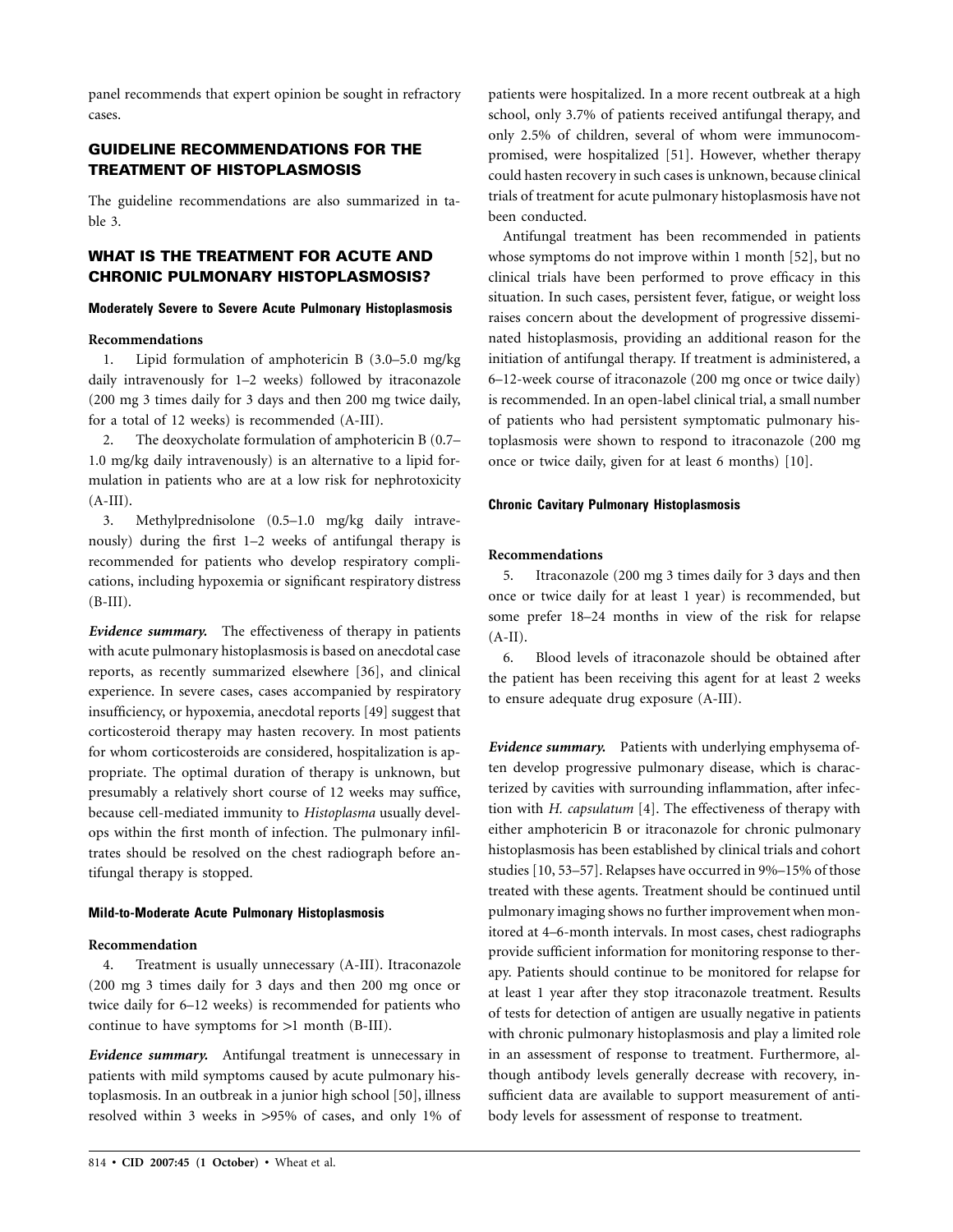# **WHAT IS THE TREATMENT FOR THE COMPLICATIONS FROM PULMONARY HISTOPLASMOSIS (E.G., PERICARDITIS, ARTHRITIS/ERYTHEMA NODOSUM, MEDIASTINAL LYMPHADENITIS, MEDIASTINAL GRANULOMA, MEDIASTINAL FIBROSIS, BRONCHOLITHIASIS, AND PULMONARY NODULE)?**

## **Pericarditis**

## **Recommendations**

7. Nonsteroidal anti-inflammatory therapy is recommended in mild cases (B-III).

8. Prednisone (0.5–1.0 mg/kg daily [maximum, 80 mg daily] in tapering doses over 1–2 weeks) is recommended for patients with evidence of hemodynamic compromise or unremitting symptoms after several days of therapy with nonsteroidal anti-inflammatory therapy (B-III).

9. Pericardial fluid removal is indicated for patients with hemodynamic compromise (A-III).

10. Itraconazole (200 mg 3 times daily for 3 days and then once or twice daily for 6–12 weeks) is recommended if corticosteroids are administered (B-III).

*Evidence summary.* Pericarditis occurs as a complication of inflammation in adjacent mediastinal lymph nodes in patients with acute pulmonary histoplasmosis. It represents an inflammatory condition rather than infection of the pericardium. Pericardial infection is a very rare complication of disseminated disease. Patients respond to nonsteroidal anti-inflammatory agents without antifungal therapy, often improving after only a few days of therapy [58, 59]. Large pericardial effusions may impair cardiac output, however, and thus require drainage [59]. Pericardial constriction is rare and is not a basis for prophylactic therapy or surgical removal of the pericardium. If corticosteroids are used, concurrent itraconazole treatment is recommended to reduce the risk of progressive infection. If the patient has symptomatic acute pulmonary histoplasmosis with features for which treatment is recommended, in addition to pericarditis, itraconazole therapy is appropriate

#### **Rheumatologic Syndromes**

#### **Recommendations**

11. Nonsteroidal anti-inflammatory therapy is recommended in mild cases (B-III).

12. Prednisone (0.5–1.0 mg/kg daily [maximum, 80 mg daily] in tapering doses over 1–2 weeks) is recommended in severe cases (B-III).

13. Itraconazole (200 mg 3 times daily for 3 days and then once or twice daily for 6–12 weeks) is recommended only if corticosteroids are administered (B-III).

*Evidence summary.* Arthritis or arthralgia with erythema nodosum occurs in 5%–10% of cases as a systemic inflammatory response to acute pulmonary histoplasmosis [60, 61]. These manifestations do not represent infection, and they respond to nonsteroidal anti-inflammatory agents without antifungal therapy. In some cases, the manifestations are moderately severe, requiring treatment with corticosteroids [60]. If corticosteroids are used, concurrent itraconazole treatment is recommended to reduce the risk of progressive infection. Bone or joint involvement is very rare in progressive disseminated histoplasmosis, but it should not be overlooked.

## **Mediastinal Lymphadenitis**

## **Recommendations**

14. Treatment is usually unnecessary (A-III).

15. Itraconazole (200 mg 3 times daily for 3 days and then 200 mg once or twice daily for 6–12 weeks) is recommended in patients who have symptoms that warrant treatment with corticosteroids and in those who continue to have symptoms for  $>1$  month (B-III).

16. Prednisone (0.5–1.0 mg/kg daily [maximum, 80 mg daily] in tapering doses over 1–2 weeks) is recommended in severe cases with obstruction or compression of contiguous structures (B-III).

*Evidence summary.* Antifungal treatment is unnecessary in most patients with symptoms due to mediastinal lymphadenitis. The symptoms that occur most frequently are chest pain, cough and/or atelectasis due to bronchial compression, or dysphagia resulting from esophageal compression. Children are more likely than adults to present with airway obstruction. In patients with symptoms of compression of the airways or esophagus, administration of prednisone in tapering doses over 1–2 weeks may result in prompt relief by reducing the size of the inflamed lymph nodes [62]. Itraconazole is recommended for 6–12 weeks to reduce the risk of progressive disseminated disease caused by corticosteroid-induced immunosuppression in patients who are given corticosteroids and in patients whose symptoms last longer than 1 month.

#### **Mediastinal Granuloma**

#### **Recommendations**

17. Treatment is usually unnecessary (A-III)

18. Itraconazole (200 mg 3 times daily for 3 days and then once or twice daily for 6–12 weeks) is recommended for symptomatic cases (B-III).

*Evidence summary.* The term mediastinal granuloma describes a large (3–10 cm in adults but smaller in children), mostly caseous mass of mediastinal lymph nodes that coalesce into a single encapsulated lesion, which is usually located in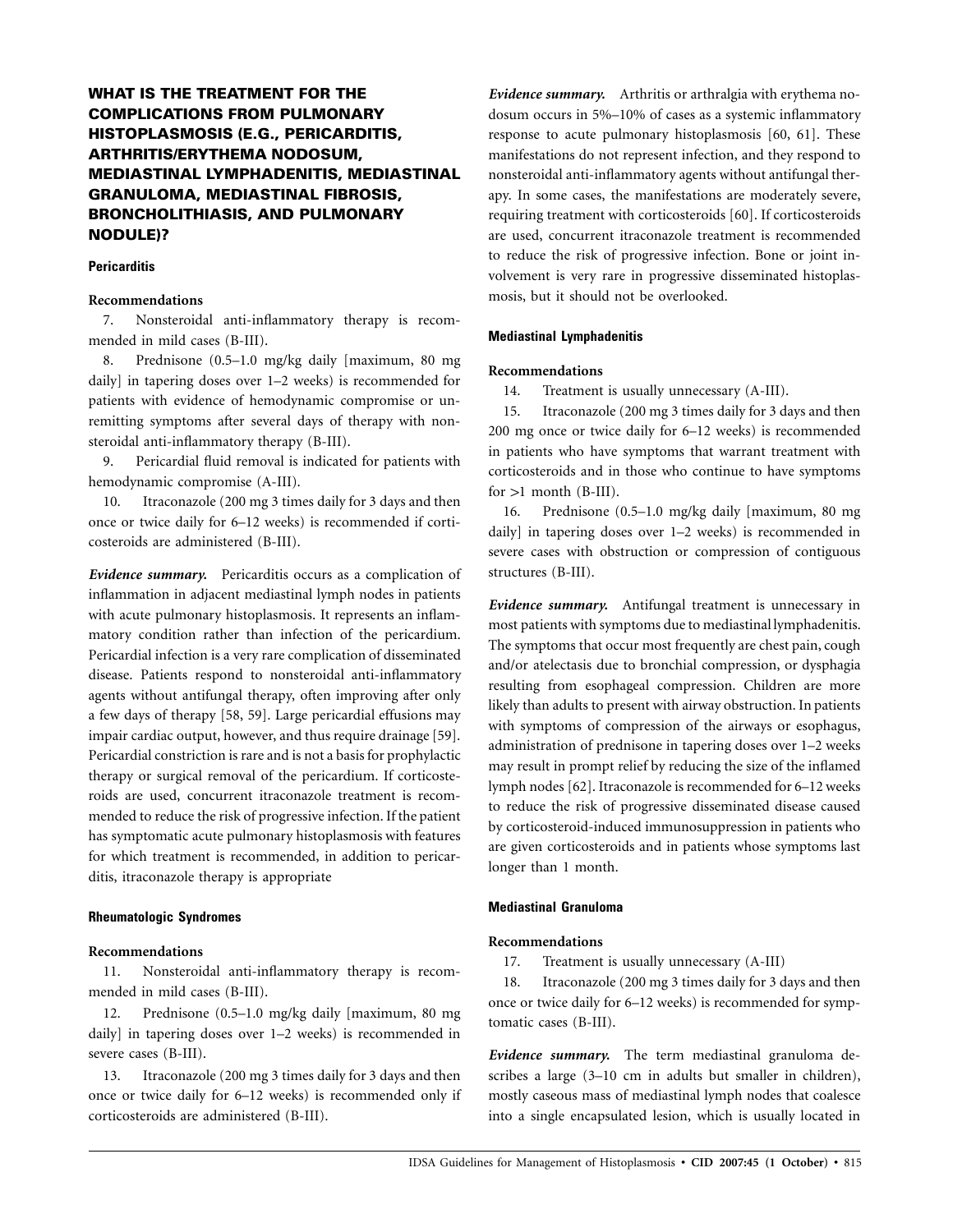| Table 3.<br>Recommendations for the treatment of histoplasmosis. |
|------------------------------------------------------------------|
|------------------------------------------------------------------|

| Manifestation                  | Treatment                                                                                                                                                                                                                                                                                   | Class                         | Comments                                                                                                                                                                                        |
|--------------------------------|---------------------------------------------------------------------------------------------------------------------------------------------------------------------------------------------------------------------------------------------------------------------------------------------|-------------------------------|-------------------------------------------------------------------------------------------------------------------------------------------------------------------------------------------------|
| Acute pulmonary histoplasmosis |                                                                                                                                                                                                                                                                                             |                               |                                                                                                                                                                                                 |
| Moderately severe or severe    | Lipid $AmB^a$ (3.0–5.0 mg/kg daily) or deoxycholate AmB (0.7–1.0<br>mg/kg daily) for 1–2 weeks, followed by Itra <sup>b</sup> (200 mg twice<br>daily for a total of 12 weeks)                                                                                                               |                               | A-III Usually follows easily identifiable heavy exposure and is accompa-<br>nied by diffuse infiltrates and hypoxemia                                                                           |
|                                | Methylprednisolone (0.5–1.0 mg/kg daily intravenously for 1–2<br>weeks)                                                                                                                                                                                                                     | $B-III$                       | Effectiveness is not well documented                                                                                                                                                            |
| Mild to moderate               | For symptoms of <4 weeks, none<br>For symptoms of $>4$ weeks, Itra (200 mg once or twice daily for<br>$6-12$ weeks)                                                                                                                                                                         | A-III<br>B-III                | Whether treatment shortens the duration of illness is unknown                                                                                                                                   |
|                                | Chronic cavitary pulmonary histoplasmosis Itra <sup>b</sup> (200 mg once or twice daily for at least 12 months)                                                                                                                                                                             | $A-H$                         | Relapse occurs in $~15\%$ of cases                                                                                                                                                              |
| Pericarditis                   |                                                                                                                                                                                                                                                                                             |                               |                                                                                                                                                                                                 |
| Moderately severe to severe    | Itra (200 mg once or twice daily for 6–12 weeks) only if predni-<br>sone used                                                                                                                                                                                                               | B-III                         | Tamponade requires drainage of pericardial fluid; antifungal therapy<br>is given to reduce possible dissemination caused by prednisone-                                                         |
|                                | Prednisone (0.5–1.0 mg/kg daily in tapering doses over 1–2<br>weeks)                                                                                                                                                                                                                        | B-III                         | induced immunosuppression                                                                                                                                                                       |
| Mild                           | Nonsteroidal anti-inflammatory agents                                                                                                                                                                                                                                                       | $B-III$                       | Usually rapidly effective at reducing symptoms and pericardial<br>effusion                                                                                                                      |
| Rheumatologic histoplasmosis   | Nonsteroidal anti-inflammatory agents                                                                                                                                                                                                                                                       | B-III                         | Corticosteroids are rarely needed                                                                                                                                                               |
| Mediastinal lymphadenitis      | Mild symptoms of <4 weeks, none<br>Symptoms warranting treatment with prednisone, prednisone<br>(0.5–1.0 mg/kg daily in tapering doses over 1–2 weeks) and Itra<br>(200 mg once or twice daily for 6-12 weeks)<br>Symptoms of >4 weeks, Itra (200 mg once or twice daily for 6-12<br>weeks) | $A-III$<br>$B-III$<br>$B-III$ | Nonsteroidal anti-inflammatory agents may be given, but the ef-<br>fectiveness is unknown; corticosteroids are rarely needed but<br>have been used in severe cases involving airway obstruction |
| Mediastinal granuloma          | Asymptomatic, none<br>Symptomatic, Itra (200 mg once or twice daily for 6–12 weeks)                                                                                                                                                                                                         | B-III<br>$B-III$              | Surgery may be required to relieve obstruction                                                                                                                                                  |
| Mediastinal fibrosis           | Antifungal treatment not indicated                                                                                                                                                                                                                                                          | $A$ -III                      | Surgery should be avoided                                                                                                                                                                       |
|                                | Stenting of obstructed vessels can be useful                                                                                                                                                                                                                                                | $B-III$                       | Surgery should be avoided                                                                                                                                                                       |
|                                | Itra (200 mg once or twice daily for 6–12 weeks)                                                                                                                                                                                                                                            | $C$ -III                      | Treatment given only if clinical findings cannot differentiate medi-<br>astinal fibrosis from mediastinal granuloma                                                                             |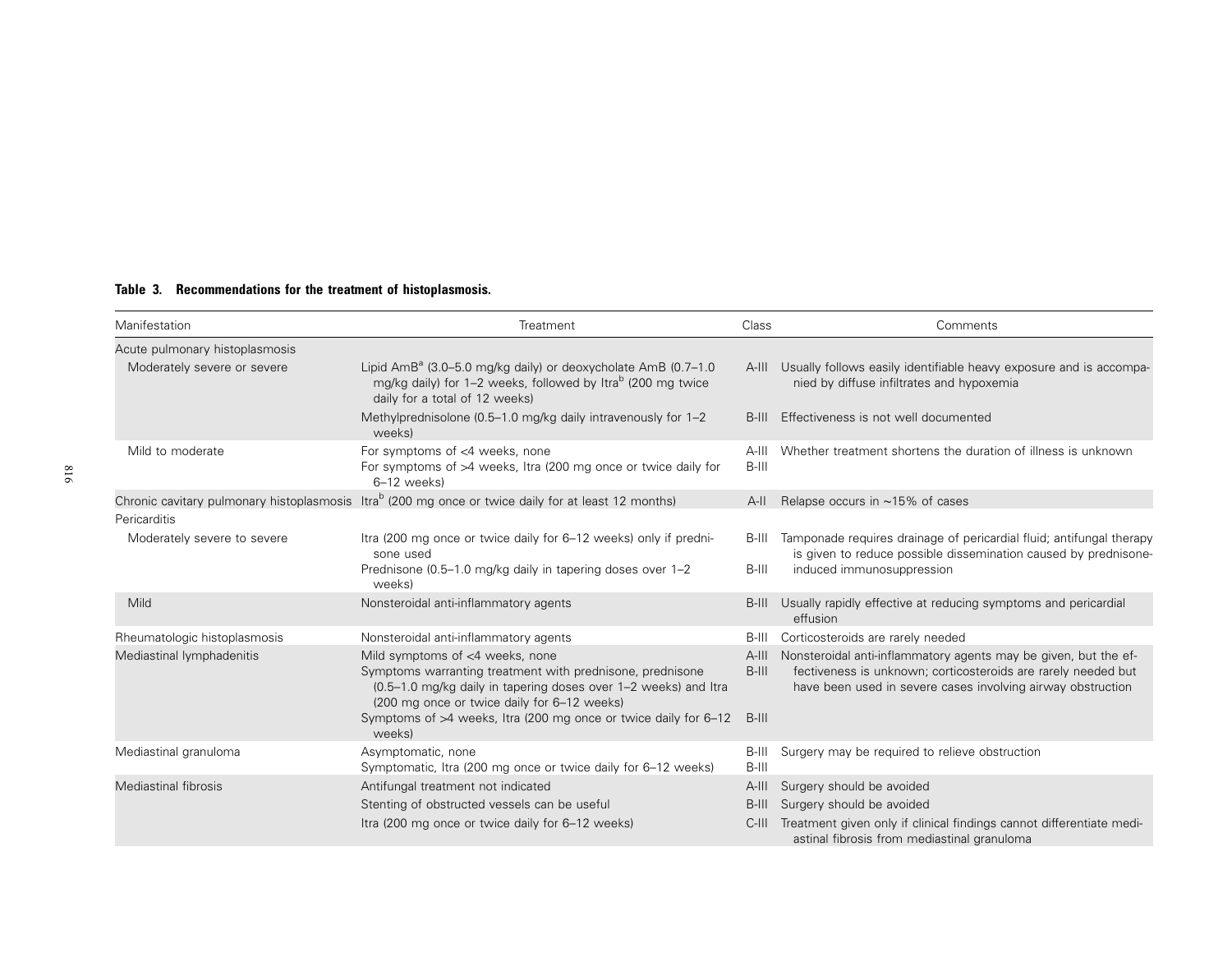| <b>Broncholithiasis</b>                 | None                                                                                                                                                                                                                                            |       | A-III Removal of stones by bronchoscopy or surgery may be indicated                                                                                                                                                          |
|-----------------------------------------|-------------------------------------------------------------------------------------------------------------------------------------------------------------------------------------------------------------------------------------------------|-------|------------------------------------------------------------------------------------------------------------------------------------------------------------------------------------------------------------------------------|
| Pulmonary nodule                        | None                                                                                                                                                                                                                                            |       | A-III Must be differentiated from malignancy                                                                                                                                                                                 |
| Progressive disseminated histoplasmosis |                                                                                                                                                                                                                                                 |       |                                                                                                                                                                                                                              |
| Moderately severe to severe             | Liposomal AmB <sup>a</sup> (3.0 mg/kg daily), AmB lipid complex <sup>a</sup> (5.0 mg/kg<br>daily), or deoxycholate $AmB^a$ (0.7–1.0 mg/kg daily) for 1–2<br>weeks, followed by Itra <sup>a</sup> (200 mg twice daily for at least 12<br>months) | $A-I$ | Longer treatment may be required in patients with persistent<br>immunodeficiency <sup>c</sup>                                                                                                                                |
| Mild to moderate                        | Itra (200 mg twice daily for at least 12 months)                                                                                                                                                                                                | $A-H$ | Longer treatment may be required in patients with persistent<br>immunodeficiency <sup>c</sup>                                                                                                                                |
| CNS histoplasmosis                      | Liposomal $Amb^a$ (5.0 mg/kg daily for 4–6 weeks), followed by<br>Itra <sup>b</sup> (200 mg 2-3 times daily for at least 12 months)                                                                                                             | B-III | High failure and relapse rates support aggressive therapy, but<br>whether less intensive therapy would suffice is unknown;<br>longer treatment may be required for patients with persistent<br>immunodeficiency <sup>c</sup> |

#### **NOTE.** AmB, amphotericin B; Itra, itraconazole.

With regard to prophylaxis, there are few studies on which to make evidence-based recommendations on the role of prophylaxis to prevent histoplasmosis in immunosuppressed patients. Prophylaxis is not used routinely but is reserved for situations in which the rate of development of infection exceeds 10 cases per 100 patient-years. The optimal duration for prophylaxis is unknown, but health care providers should consider the incidence of histoplasmosis in the community and the severity of immunosuppression. Itra (200 mg daily) is recommended when prophylaxis is prescribed.

With regard to pregnancy, all azoles are contraindicated because of the risk of teratogenicity. Otherwise, the indications for treatment are not different in pregnancy, and lipid formulations of AmB are preferred. AmB deoxycholate is preferred for use in children, because it is effective, well tolerated, and less costly. The dosage of Itra for children is 5.0–10.0 mg/kg daily in 2 divided doses, not to exceed 400 mg daily. The dosage of methyl-prednisolone is 2.0 mg/kg daily given intravenously, and the dosage of prednisone is 2.0 mg/kg daily given orally. Indomethacin (1.0–3.0 mg/kg daily, divided 3 times) is the nonsteroidal antiinflammatory agent of choice for pericarditis in children.

 $^a$  Liposomal AmB (3.0 mg/kg daily) or AmB lipid complex (5.0 mg/kg daily) are recommended for 1–2 weeks, except in patients with meningitis, for whom the dosage of liposomal AmB is 5.0 mg/kg daily for 4– 6 weeks. The deoxycholate formulation of AmB (0.7–1.0 mg/kg daily) is an alternative to <sup>a</sup> lipid formulation in patients who are at <sup>a</sup> low risk for nephrotoxicity.

<sup>b</sup> Itra should be given as a loading dose of 200 mg 3 times daily for the first 3 days, followed by 200 mg twice daily thereafter. Itra (200 mg once daily) may be sufficient in patients with less severe manifestations of histoplasmosis. If used for prophylaxis, <sup>a</sup> dosage of 200 mg daily is recommended. Concentrations of Itra in serum should be monitored in patients being treated for chronic pulmonary, disseminated, or CNS histoplasmosis; a random serum concentration >1.0 µg/mL should be sought. Drug monitoring is infrequently needed for patients receiving shorter courses of therapy for acute pulmonary histoplasmosis and its complications.

 $\textdegree$  Chronic, potentially lifelong suppressive therapy with Itra is required for patients with AIDS who do not achieve immune reconstitution in response to antiretroviral therapy. Lifelong suppressive therapy may be useful in patients with other immunosuppressive disorders in whom immunosuppression cannot be substantially reduced and in patients who experience relapse despite receipt of appropriate therapy.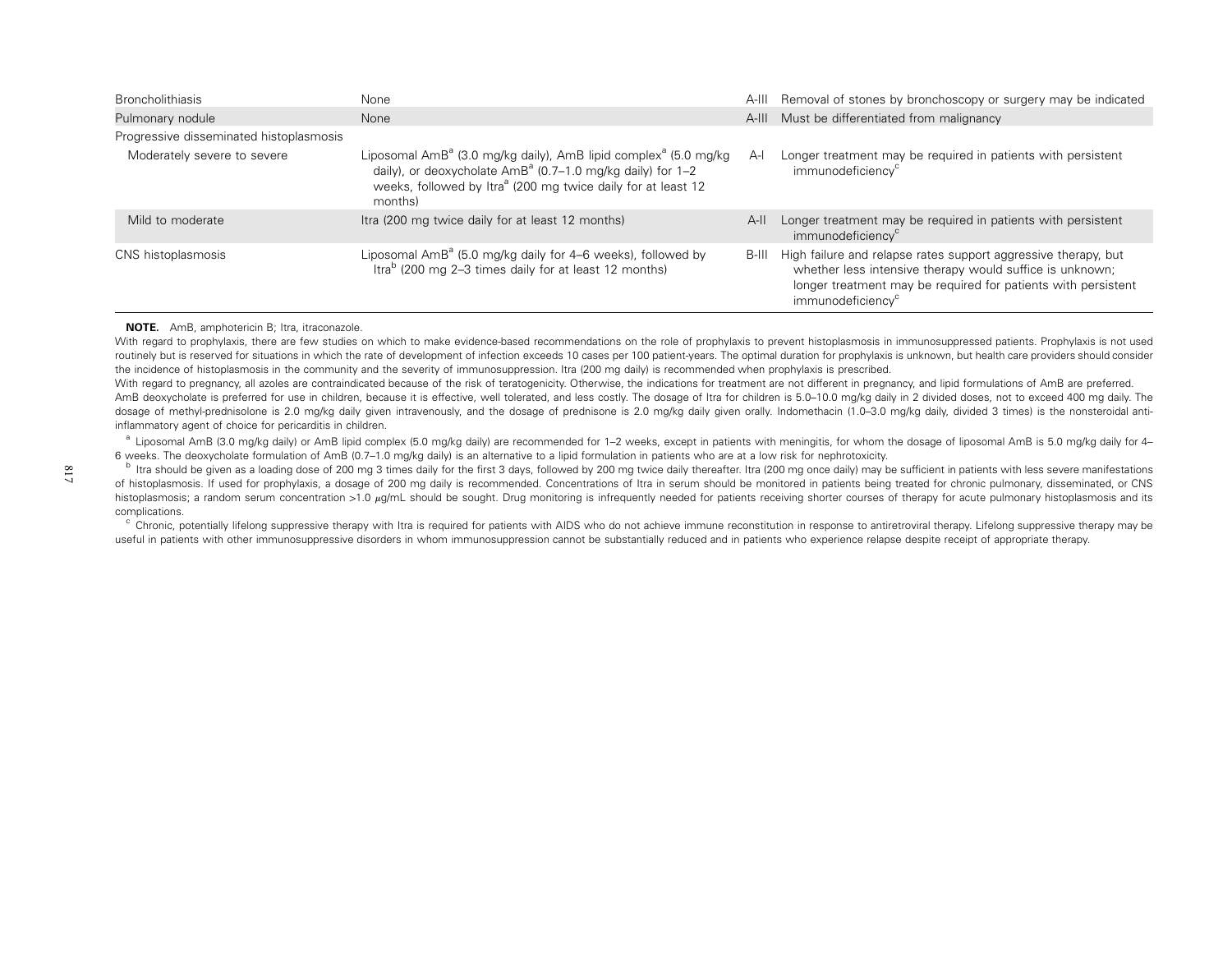the right paratracheal region or the subcarinal area [52, 63]. Most patients are asymptomatic, and mediastinal granuloma is found incidentally by imaging studies, but symptoms related to compression of adjacent structures can occur. The caseous center can spontaneously drain via a fistula or sinus tract to the bronchus, skin, or esophagus; bacterial superinfection occasionally develops when fistulae or sinus tracts are present [64].

Itraconazole is appropriate for symptomatic cases, but there are no controlled trials to prove its efficacy. The capsule is thin (2–3 mm) and adherent, but it is not invasive, so surgical removal or decompression with removal of the free wall and contents is possible when involvement of the superior vena cava or esophagus causes persistent symptoms (despite administration of antifungal therapy). There is no evidence that mediastinal granuloma evolves into mediastinal fibrosis. Thus, treatment with either surgery or itraconazole should not be used to prevent the development of mediastinal fibrosis [63, 64].

## **Mediastinal Fibrosis**

## **Recommendations**

19. Antifungal treatment is not recommended (A-III).

20. The placement of intravascular stents is recommended for selected patients with pulmonary vessel obstruction (B-III).

21. Itraconazole (200 mg once or twice daily for 12 weeks) is recommended if clinical findings cannot differentiate mediastinal fibrosis from mediastinal granuloma (C-III).

*Evidence summary.* Mediastinal fibrosis is characterized by invasive fibrosis that encases mediastinal or hilar nodes and that is defined by occlusion of central vessels and airways [65– 68]. Occlusion of airways or vessels of both lungs occurs in only a small proportion of cases (∼20%) but is usually fatal [69]. Most patients have occlusion of the superior vena cava or loss of function of only 1 lung, which may have significant morbidity with chest pain or hemoptysis, but long-term survival is generally favorable [69].

Most authorities believe that neither antifungal nor antiinflammatory treatment ameliorates the outcome of mediastinal fibrosis [65, 66], but others have reported improvement after antifungal therapy [70]. If the clinical findings are consistent with a more inflammatory process rather than a chronic fibrotic process, especially if complement fixation antibodies for *H. capsulatum* are present and the erythrocyte sedimentation rate is elevated, treatment should be considered. A 12 week course of itraconazole (200 mg once or twice daily) is suggested if clinical and CT findings do not differentiate mediastinal fibrosis from mediastinal granuloma. Patients who truly have mediastinal fibrosis are not expected to respond to

Placement of intravascular stents has been helpful in some patients with superior vena cava, pulmonary artery, or pulmonary vein obstruction [73] and should be considered especially for patients who are at highest risk because of involvement of both lungs. The placement of stents in obstructed airways is not recommended because of the high risk of growth of granulation tissue, leading to recurrent obstruction, but it may be necessary in selected patients in whom interventional airway experts find that no other treatment alternative is feasible.

Surgery should be approached with great caution in patients with mediastinal fibrosis and should be performed only for those who are expected to die of the condition without intervention. Surgeons experienced in the management of this condition should be consulted [72].

## **Broncholithiasis**

## **Recommendations**

22. Antifungal treatment is not recommended (A-III).

23. Bronchoscopic or surgical removal of the broncholith is recommended (A-III).

*Evidence summary.* Broncholithiasis is the erosion of calcified lymph nodes into a bronchus, often causing hemoptysis and inflammation. Spitting of small pieces of white chalk-like material, termed "lithoptysis," may occur [52]. When stones of substantial size are extruded, they may cause prolonged periods of intense cough and hemoptysis, with localized wheeze and distal obstructive pneumonitis. Diagnosis is made bronchoscopically. Removal of the stones bronchoscopically or surgically is recommended.

#### **Pulmonary Nodules (Histoplasmomas)**

#### **Recommendation**

24. Antifungal treatment is not recommended (A-III).

*Evidence summary.* Lung parenchymal sites of infection may contract and then persist indefinitely as lung nodules or histoplasmomas [74]. Calcification is usually found in the center of a histoplasmoma or in concentric rings and is generally diagnostic, although it may require years to develop and is not always present. Histoplasmomas may enlarge slowly and even cavitate [74]. Pulmonary nodules cause no symptoms, usually are identified as incidental findings on chest radiographs or CTs, and are frequently removed surgically to exclude malignancy. There is no evidence that antifungal agents have any effect on histoplasmomas or that histoplasmomas contain viable organisms. This recommendation applies to patients who are asymptomatic and who have 1 or a few isolated nodules.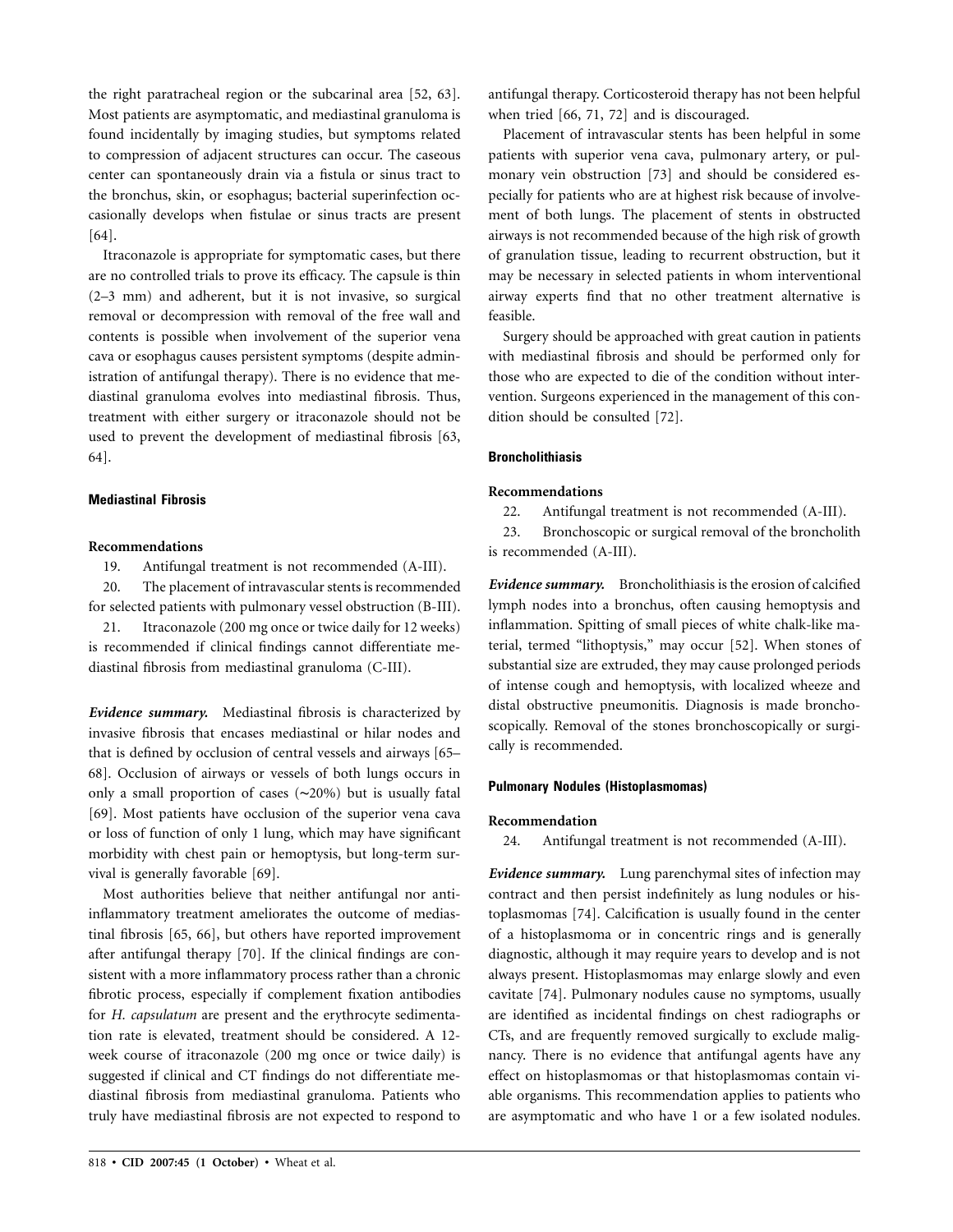This recommendation does not apply to symptomatic patients who have multiple or diffuse nodules, which may represent acute pulmonary histoplasmosis.

# **WHAT IS THE TREATMENT FOR PROGRESSIVE DISSEMINATED HISTOPLASMOSIS?**

## **Recommendations**

25. For moderately severe to severe disease, liposomal amphotericin B (3.0 mg/kg daily) is recommended for 1–2 weeks, followed by oral itraconazole (200 mg 3 times daily for 3 days and then 200 mg twice daily for a total of at least 12 months) (A-I).

26. Substitution of another lipid formulation at a dosage of 5.0 mg/kg daily may be preferred in some patients because of cost or tolerability (A-III).

27. The deoxycholate formulation of amphotericin B (0.7–1.0 mg/kg daily) is an alternative to a lipid formulation in patients who are at a low risk for nephrotoxicity (A-III).

28. For mild-to-moderate disease, itraconazole (200 mg 3 times daily for 3 days and then twice daily for at least 12 months) is recommended (A-II).

29. Lifelong suppressive therapy with itraconazole (200 mg daily) may be required in immunosuppressed patients if immunosuppression cannot be reversed (A-II) and in patients who relapse despite receipt of appropriate therapy (C-III).

30. Blood levels of itraconazole should be obtained to ensure adequate drug exposure (B-III).

31. Antigen levels should be measured during therapy and for 12 months after therapy is ended to monitor for relapse (B-III). Persistent low-level antigenuria may not be a reason to prolong treatment in patients who have completed appropriate therapy and have no evidence of active infection.

*Evidence summary.* Progressive disseminated histoplasmosis is fatal without therapy [54], and treatment with either amphotericin B [7, 8, 54] or itraconazole [10, 11] is highly effective. Among patients with AIDS and moderately severe to severe disseminated histoplasmosis, the rate of response was higher  $(88\% \text{ vs. } 64\%)$  and the mortality rate was lower  $(2\% \text{ vs. } 13\%)$ among recipients of liposomal amphotericin B (3 mg/kg daily for 1–2 weeks) than among recipients of the deoxycholate formulation [8].

In patients with severe disease, renal impairment is common as a consequence of multiple-organ failure caused by severe histoplasmosis or amphotericin B nephrotoxicity. Often, physicians consider switching to an azole in such cases, to avoid further renal impairment. The panel recommends continued treatment with liposomal amphotericin B. The poor prognosis justifies using the most effective therapy, despite nephrotoxicity. In many cases, renal impairment improves despite continued receipt of amphotericin B as a result of improvement in the patient's overall condition.

Although it was recommended in the 2000 guidelines on the basis of the results of earlier studies [7, 54], therapy with amphotericin B for the entire therapeutic course (typically 35 mg/ kg given over 4–8 weeks) is now uncommon. "Step-down therapy" to oral itraconazole has become the standard of practice and is supported by studies of patients with AIDS [8].

Response rates of 80%–100% were reported using itraconazole for treatment of disseminated histoplasmosis in patients who were not severely ill and who did not have CNS involvement [10, 11]. Itraconazole is administered at 200 mg 3 times daily for 3 days as a loading dose, followed by 200 mg twice daily [10, 11], as guided by determination of the blood concentration of itraconazole, for at least 1 year. In immunosuppressed patients, an even longer course of therapy should be considered. Treatment should be continued until clinical and laboratory findings have returned to normal. Ten percent to 15% of patients experience relapse [10, 11], which may be a basis for long-term maintenance therapy.

In patients with AIDS, the timing of antiretroviral therapy poses an interesting dilemma. Antiretroviral therapy causes improvement in cellular immunity, the key defense against *H. capsulatum.* Not surprisingly, the outcome of disseminated histoplasmosis is better in patients receiving antiretroviral therapy. In a recent report, the response rate was 100% among patients receiving antiretroviral therapy, compared with 47% among those who were not treated with antiretroviral therapy [75]. Initiation of antiretroviral therapy may unmask undiagnosed histoplasmosis through immune reconstitution–induced inflammation [76, 77]. Immune reconstitution inflammatory syndrome during treatment for histoplasmosis is rare, however, and the clinical manifestations are usually not severe [76]. Accordingly, antiretroviral therapy should not be withheld on the basis of concern about the possible development of immune reconstitution inflammatory syndrome.

Long-term suppressive therapy with itraconazole [29] was recommended previously for patients with AIDS [1]. Subsequently, studies have shown that itraconazole can be safely discontinued in patients who have a good immunologic response to antiretroviral therapy [42]. For consideration of discontinuation of suppressive therapy, data suggest that patients should have received at least 1 year of itraconazole therapy, should have negative results of blood cultures, should have a Histoplasma serum and urine antigen level <2 ng/mL (comparable to 4 U/mL in the original assay) and a CD4 T cell count >150 cells/mm<sup>3</sup>, and should be receiving HAART [42]. Although the practice of discontinuation of suppressive therapy in patients with AIDS who have good immunologic recovery is widespread, the number of published trials evaluating this strategy is small.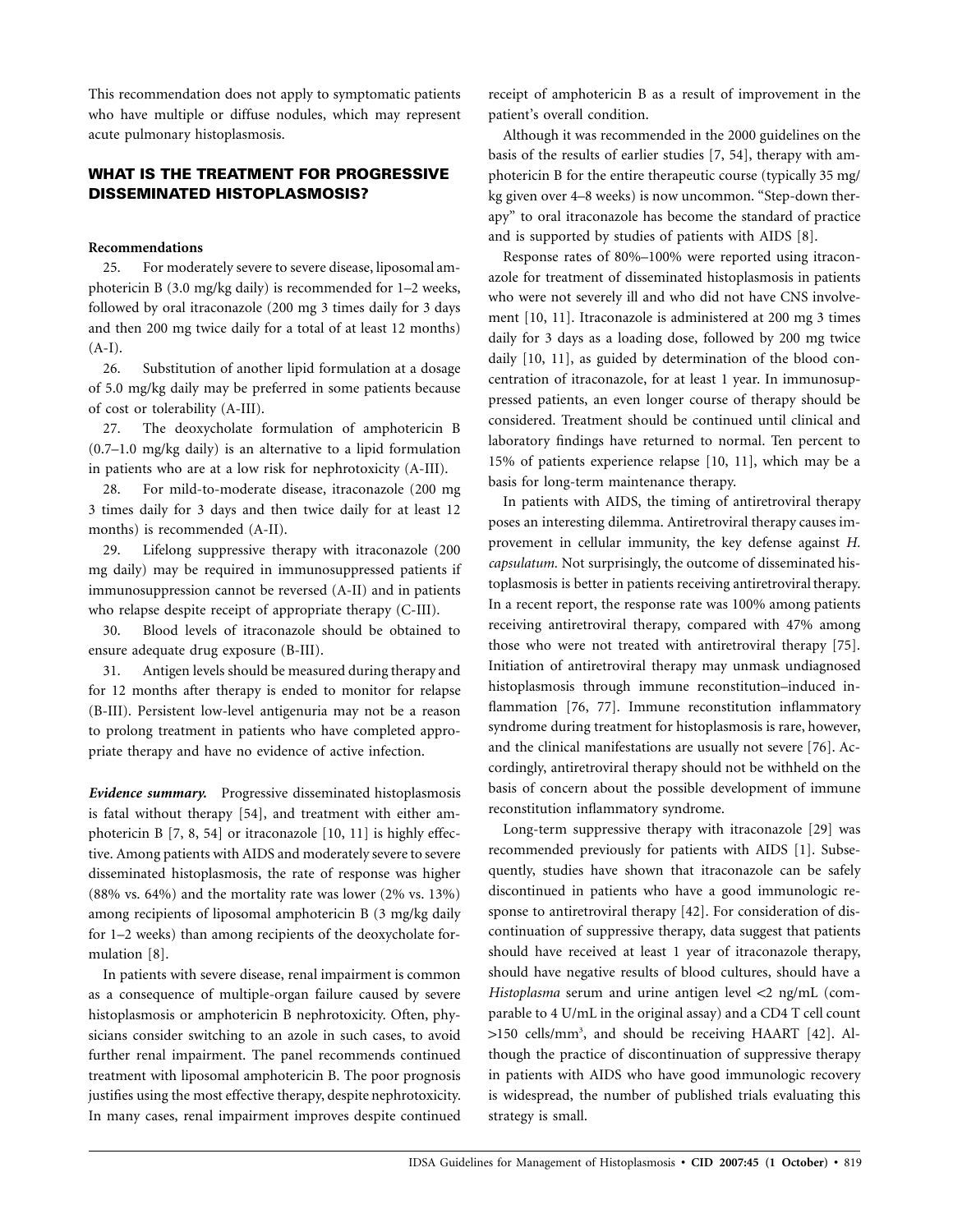Suppressive therapy should be resumed if patients become nonadherent with antiretroviral therapy, if antiretroviral therapy is failing, or if the CD4 T cell count decreases to  $<150$ cells/mm<sup>3</sup>. Suppressive therapy also may be warranted in patients with other immunodeficient states that cannot be reversed, but there are no data and minimal clinical experience on which to base this recommendation.

# **IS PROPHYLAXIS RECOMMENDED FOR IMMUNOSUPPRESSED PATIENTS?**

## **Recommendations**

32. Prophylaxis with itraconazole (200 mg daily) is recommended in patients with HIV infection with CD4 cell counts  $\langle$ 150 cells/mm<sup>3</sup> in specific areas of endemicity where the incidence of histoplasmosis is  $>10$  cases per 100 patient-years  $(A-I).$ 

33. Prophylaxis with itraconazole (200 mg daily) may be appropriate in specific circumstances in other immunosuppressed patients (C-III).

*Evidence summary.* There are few studies on which to make evidence-based recommendations on the role of prophylaxis to prevent histoplasmosis in immunosuppressed patients: a single study has addressed this issue in patients with AIDS. Itraconazole (200 mg daily) prevented histoplasmosis in patients with HIV infection who had CD4 cell counts <150 cells/mm<sup>3</sup> and who lived in an area of hyperendemicity [78]. Prophylaxis had no impact on survival, however. Accordingly, prophylaxis is not used routinely but is reserved for situations in which the rate of development of infection exceeds 10 cases per 100 patientyears. The duration of prophylaxis has not been studied. On the basis of studies showing that suppressive therapy for disseminated histoplasmosis in AIDS can be stopped in patients whose CD4 cell count increases to  $\geq 150$  cells/mm<sup>3</sup> [42], continuation of itraconazole as long as the incidence of histoplasmosis exceeds the threshold noted above and the CD4 count is  $\langle 150 \text{ cells/mm}^3$  seems to be prudent. The optimal duration for prophylaxis in patients with immunosuppressive conditions other than AIDS is unknown, and health care providers should consider the incidence of histoplasmosis in the community and the severity of immunosuppression.

Today, a more common question is the need for prophylaxis in a patient who is receiving immunosuppressive therapy for malignancy, organ transplantation, or chronic inflammatory disease and who exhibits radiographic or serologic evidence of past histoplasmosis. The utility of prophylaxis in these patients has not been studied, but the risk of histoplasmosis appears to be low. Histoplasmosis was not observed after a mean of 16 months of follow-up in >500 patients who received immunosuppressive therapy for solid organ or bone marrow transplantation in an area of hyperendemicity [79]. Included in this study were persons with radiographic (calcified lung or spleen lesions) or serologic (complement fixation titers of 1:8 or 1: 16 or M band by immunodiffusion) evidence of old histoplasmosis, none of whom developed active histoplasmosis. On the other hand, therapy with TNF antagonists has been noted to be a risk factor for the development of disseminated histoplasmosis; in fact, histoplasmosis is the most common fungal infection associated with TNF antagonist therapy [80].

Active histoplasmosis during the past 2 years may be a basis for itraconazole prophylaxis during immunosuppression. Evidence of recent histoplasmosis includes a history of pulmonary infection, with radiographic findings showing infiltrates, nodules, or lymphadenopathy without a clear etiology; *Histoplasma* antigenuria; or anti-*Histoplasma* complement fixation antibody titers  $\geq 1:32$ . The appropriate duration of prophylaxis is unknown.

In patients who have finished treatment for histoplasmosis and who are about to receive a transplant or to commence new immunosuppressive therapies, a urinary antigen level should be obtained before the new intervention and then every 2–3 months during the intensive course of immunosuppression. An increase in urinary antigen levels should be assessed with a more thorough investigation for active histoplasmosis, including chest CT and bronchoscopy (if infiltrates are identified), blood cultures using methods suitable for isolation of *Histoplasma* species, and a careful search for disseminated histoplasmosis. A consistent elevation of the urinary *Histoplasma* antigen level should prompt initiation of antifungal therapy empirically in the context of ongoing immunosuppression.

# **WHAT IS THE TREATMENT FOR CNS HISTOPLASMOSIS?**

#### **Recommendations**

34. Liposomal amphotericin B (5.0 mg/kg daily for a total of 175 mg/kg given over 4–6 weeks) followed by itraconazole (200 mg 2 or 3 times daily) for at least 1 year and until resolution of CSF abnormalities, including *Histoplasma* antigen levels, is recommended (B-III).

35. Blood levels of itraconazole should be obtained to ensure adequate drug exposure (B-III).

*Evidence summary.* CNS histoplasmosis includes meningitis, parenchymal lesions of the brain and/or spinal cord, or both. The response to therapy is inferior to that in other types of histoplasmosis [81]; thus, an aggressive approach is recommended [82]. In a recent review of experience in one medical center, 4 of 5 patients treated with amphotericin B (40 mg/kg over 8 weeks) followed by fluconazole (200–400 mg daily for 12 months) made a full recovery, and the fifth had minor sequelae [83]. The panel preferred a high dose (5 mg/kg daily) of liposomal amphotericin B rather than amphotericin B lipid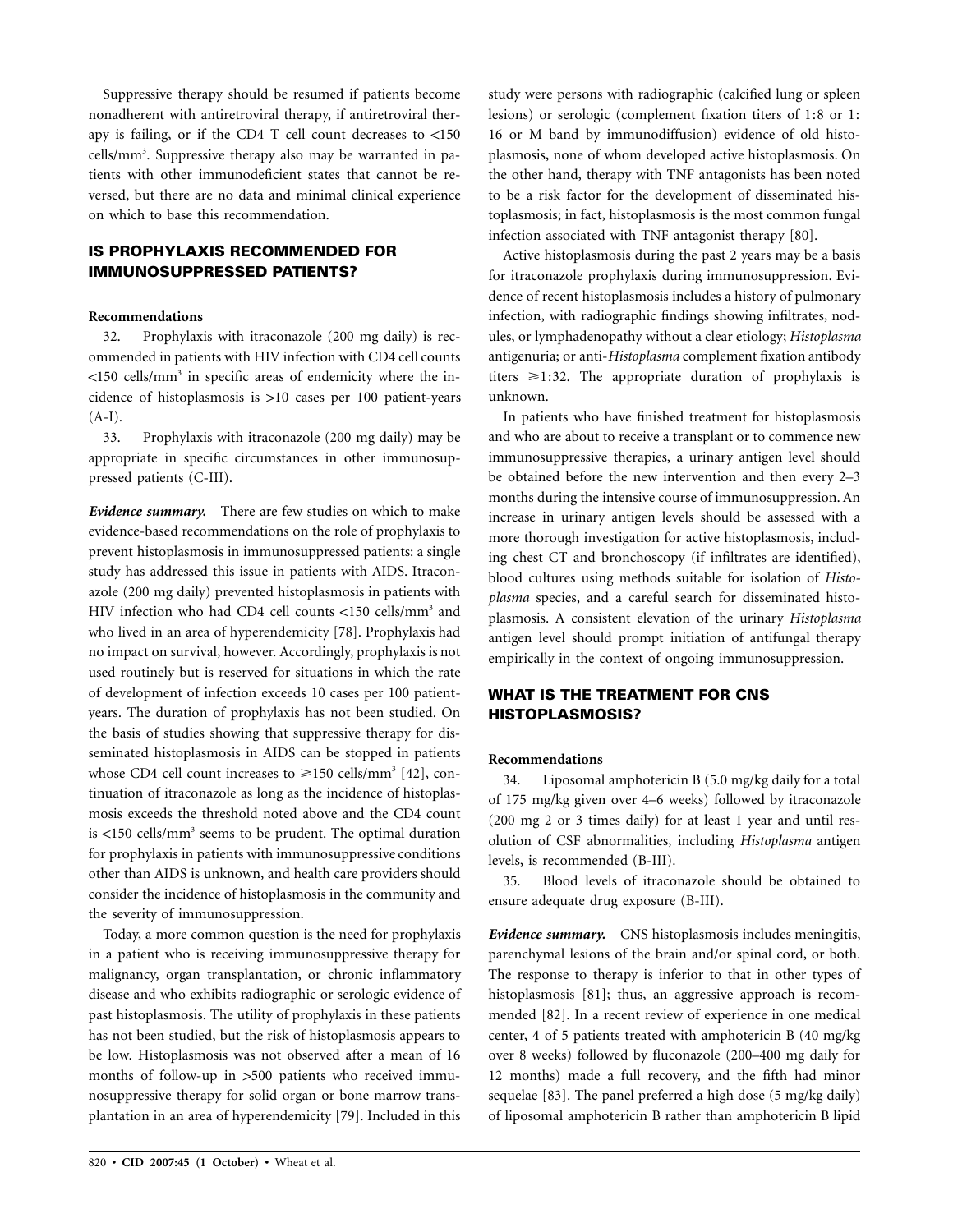complex in adults, in part because liposomal amphotericin B achieves the highest concentrations in brain tissue [84]. However, they also noted that there are no data to specifically support this recommendation for CNS *Histoplasma* infection. Of note is the fact that none of the amphotericin B formulations achieve detectable concentrations in CSF. Some have reported success with a shorter course of amphotericin B (2–3 weeks) followed by an azole [85–89], but the panel recommended a longer course of liposomal amphotericin B therapy.

After completion of 4–6 weeks of treatment with liposomal amphotericin B, itraconazole is recommended for at least 1 year. Although itraconazole does not achieve detectable levels in CSF, it was more effective than fluconazole in an animal model of CNS histoplasmosis [43]. The role of combination therapy has not been studied in humans. In the animal model, however, fluconazole was antagonistic to amphotericin B, and the addition of itraconazole to the amphotericin B regimen failed to improve the outcome noted with amphotericin B alone [43]. Therefore, combination treatment is not recommended.

Whether an azole alone would be effective treatment is not known. Itraconazole was as effective as amphotericin B in an animal model of CNS histoplasmosis [43]. Also, individual cases have been reported in which patients responded to azoles without having received prior amphotericin B treatment; these azoles include ketoconazole [90], itraconazole [83, 91], fluconazole [83, 92], fluconazole combined with itraconazole [83], and voriconazole [24]. Another report described a patient for whom multiple prior regimens had failed but who had responded to posaconazole treatment [25]. However, the panel felt that the evidence was insufficient to recommend azole therapy alone for CNS histoplasmosis.

Although resection of brain or spinal cord lesions has been reported, surgery is rarely needed and should be performed only with progressive clinical findings despite receipt of antifungal therapy.

# **WHAT IS THE TREATMENT FOR HISTOPLASMOSIS IN PREGNANCY?**

## **Recommendations**

36. Lipid formulation amphotericin B (3.0–5.0 mg/kg daily for 4–6 weeks) is recommended (A-III).

37. The deoxycholate formulation of amphotericin B (0.7–1.0 mg/kg daily) is an alternative to a lipid formulation in patients who are at a low risk for nephrotoxicity (A-III).

38. If the newborn shows evidence for infection, treatment is recommended with amphotericin B deoxycholate (1.0 mg/kg daily for 4 weeks) (A-III).

*Evidence summary.* Unique issues in pregnancy include the risk of teratogenic complications of azole therapy [93] and of transplacental transmission of *H. capsulatum* to the fetus [94].

Transplacental transmission may be prevented by administration of antifungal therapy before delivery, but the evidence is not adequate to make a recommendation. The placenta should be examined histopathologically for granuloma and for organisms resembling *H. capsulatum.* Furthermore, the baby should be monitored for clinical and laboratory findings suggestive of histoplasmosis, in which case treatment with amphotericin B deoxycholate is recommended.

Amphotericin B remains the treatment of choice in pregnancy, and the lipid formulations are safe [93]. The azoles are teratogenic and embryotoxic in animals and should be avoided during pregnancy. Long-term administration of fluconazole during pregnancy has been associated with congenital anomalies [95]. Women of childbearing age who receive azole antifungal agents should use effective contraception during therapy and for 2 months after it is stopped. Reports suggesting that fetal risk is not increased [96–98] focused on low-dose, short-duration therapy and should not be used as a basis for azole treatment for histoplasmosis. Theoretically, the risk for toxicity during the third trimester may be low, but there are no data available to assess the safety of prolonged treatment for histoplasmosis.

# **WHAT TREATMENT IS RECOMMENDED FOR HISTOPLASMOSIS IN CHILDREN?**

Symptoms of histoplasmosis in children are similar to those that occur in adults, with some exceptions. Acute pulmonary manifestations are common; however, chronic pulmonary infection has not been described. Airway obstruction caused by mediastinal lymphadenitis is more common in children than in adults because of greater airway pliability in children. Lithoptysis and broncholithiasis are rarely seen. Rheumatologic complications are similar, although erythema nodosum is unusual and is almost never associated with arthritis or arthralgia. Mediastinal fibrosis rarely occurs during childhood. Meningitis is common in progressive disseminated histoplasmosis of infancy [99], but the subacute meningitis and parenchymal lesions characteristic of CNS infections in adults are rarely seen in children. The recommendations for management of progressive disseminated histoplasmosis—the most common reason for treatment in children—will be reviewed in more detail.

#### **Acute Pulmonary Histoplasmosis**

#### **Recommendations**

39. Treatment indications and regimens are similar to those for adults, except that amphotericin B deoxycholate (1.0 mg/kg daily) is usually well tolerated, and the lipid preparations are not preferred (A-III).

40. Itraconazole dosage in children is 5.0–10.0 mg/kg daily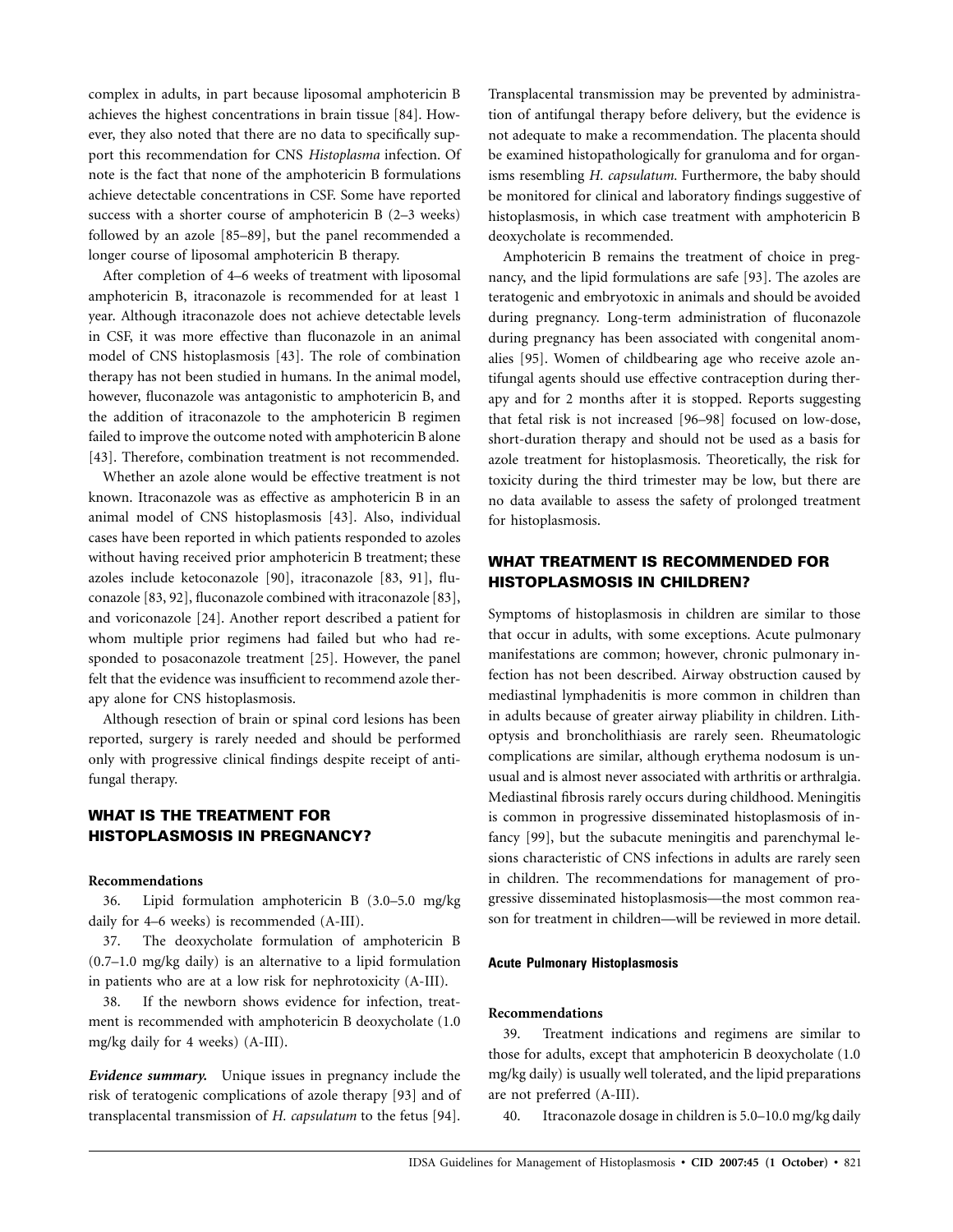in 2 divided doses (not to exceed 400 mg daily), generally using the solution formulation (A-III).

## **Progressive Disseminated Histoplasmosis**

## **Recommendations**

41. Amphotericin B deoxycholate (1.0 mg/kg daily for 4– 6 weeks) is recommended (A-III).

42. Amphotericin B deoxycholate (1.0 mg/kg daily for 2– 4 weeks) followed by itraconazole (5.0–10.0 mg/kg daily in 2 divided doses) to complete 3 months of therapy is an alternative  $(A-III).$ 

43. Longer therapy may be needed for patients with severe disease, immunosuppression, or primary immunodeficiency syndromes (A-III).

44. Lifelong suppressive therapy with itraconazole (5.0 mg/kg daily, up to 200 mg daily) may be required in immunosuppressed patients if immunosuppression cannot be reversed (A-II) and in patients who experience relapse despite receipt of appropriate therapy (C-III).

45. Blood levels of itraconazole should be obtained to ensure adequate drug exposure (B-III).

46. Antigen levels should be monitored during therapy and for 12 months after therapy is ended to monitor for relapse (B-III). Persistent low-level antigenuria may not be a reason to prolong treatment in patients who have completed appropriate therapy and have no evidence of active infection.

*Evidence summary.* Progressive disseminated infection, often accompanied by meningitis [99], may occur in otherwise healthy infants aged  $<$ 2 years, presumably resulting from relatively immature cellular immunity. Most are ultimately found to be immunologically healthy. Additional risk factors for disseminated histoplasmosis at any age include large inoculum exposure and acquired immunodeficiency resulting from use of immunosuppressive agents, malnutrition, or HIV infection. Primary immunodeficiency disorders that impair the function of T cells, monocytes, and macrophages also predispose to disseminated histoplasmosis.

Progressive disseminated histoplasmosis in children is fatal if untreated [100]. Amphotericin B deoxycholate (1 mg/kg daily) given for 4 weeks has been used successfully [100–103] and with minimal toxicity. A lipid formulation of amphotericin B (3–5 mg/kg daily) may be substituted if the patient is intolerant of amphotericin B deoxycholate. A shorter course of amphotericin B followed by an azole was effective in 74% of cases [101] and is an alternative to a prolonged course of amphotericin B treatment.

In contrast to cases in adults, meningitis that accompanies progressive disseminated histoplasmosis of infancy responds to amphotericin B deoxycholate (given for 4–6 weeks) without a high rate of relapse [99]. Treatment recommended for progressive disseminated histoplasmosis of infancy does not need

to be modified in patients found to have CNS involvement. In a single report, amphotericin B (1 mg/kg daily for 40 days) followed by ketoconazole for 3 months was successful in 88% of cases [99]. The panel favored itraconazole (10 mg/kg daily) in place of ketoconazole, however.

Prolonged treatment with amphotericin B may be needed for patients with large fungal burdens, particularly infants who present with prolonged failure to thrive, pancytopenia, coagulopathy, gastrointestinal ulceration, and meningitis and in severely affected patients who have received TNF antagonist therapy or who have congenital immunodeficiencies that cannot be reversed. Less severe infection can be treated with a 2– 4-week course of amphotericin B followed by itraconazole for a total duration of therapy of 3 months in families judged to be compliant with oral therapy.

Experience using itraconazole as sole treatment for progressive disseminated histoplasmosis in infants and older children is limited. In a report of seven children (mean age, 4.6 years) with disseminated histoplasmosis treated with only itraconazole for 3–12 months, 5 were markedly improved at the conclusion of 3–6 months of treatment, and none experienced relapse [104]. One child died 1 month after treatment was stopped. The use of itraconazole as sole treatment of disseminated histoplasmosis is not recommended. However, in infrequent situations, in which the child has only mild-to-moderate symptoms, itraconazole may be considered as primary therapy if the clinical course and laboratory findings are closely monitored. Candidates for oral itraconazole should include those in whom compliance is expected and absorption of the drug is assured.

Children with disseminated histoplasmosis and HIV infection can be treated with the protocol recommended for adults, using dosages appropriate for children. Children with disseminated histoplasmosis should be screened for HIV infection. Low CD4 cell counts are common during the acute phase of disseminated histoplasmosis in infancy [99, 105], and assessment of cellular immunity later in the course is needed to exclude primary immunodeficiency. Antigen testing, as described in the section on adults, should be used to monitor the effectiveness of therapy. The blood antigen level decreases rapidly (within 2 weeks), whereas the urine antigen level may decrease more slowly and may persist in low concentrations for several months before antigenuria fully resolves [102].

# **PERFORMANCE MEASURES**

1. Itraconazole is the preferred azole for initial therapy for patients with mild-to-moderate histoplasmosis and as stepdown therapy after receipt of amphotericin B. When other azole agents are used, the medical record should document the specific reasons that itraconazole was not used and why other azoles were used.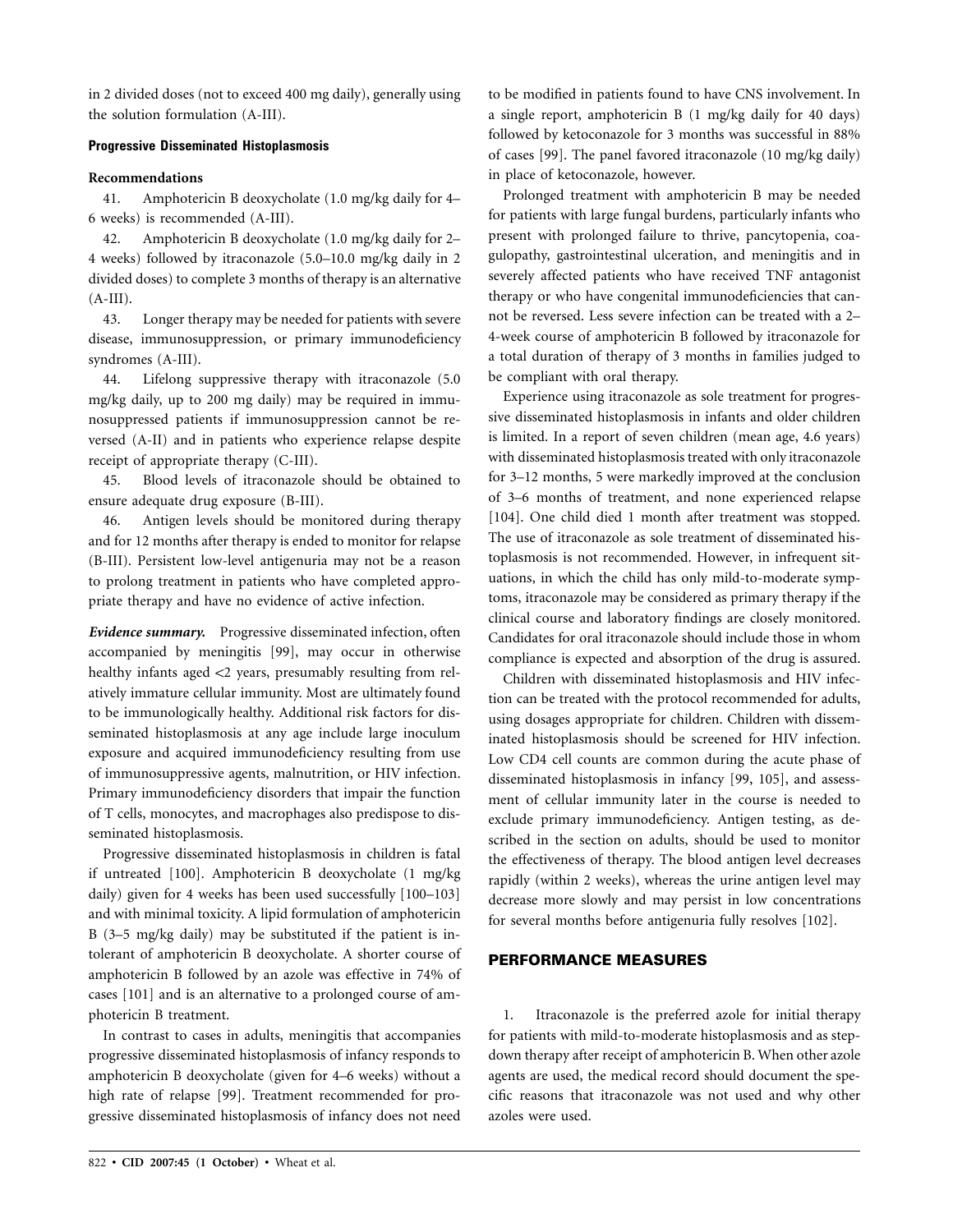2. Patients with severe or moderately severe histoplasmosis should be treated with an amphotericin B formulation initially. When amphotericin B is used, the patient's electrolyte level, renal function, and blood cell count should be monitored several times per week and documented in the medical record.

3. Itraconazole drug levels should be measured during the first month in patients with disseminated or chronic pulmonary histoplasmosis, and these levels should be documented in the medical record, as well as the physician's response to levels that are too low.

4. Itraconazole should not be given to patients receiving contraindicated medications (i.e., pimozide, quinidine, dofetilide, lovastatin, simvastatin, midazolam, and triazolam). Reasons for deviation from this practice should be documented in the medical record.

#### **Acknowledgments**

The expert panel wishes to express its gratitude to Drs. Larry Baddour, William E. Dismukes, and John R. Graybill for their thoughtful reviews of earlier drafts of the manuscript. The panel also wishes to thank Dr. Stanley C. Deresinski for his guidance throughout the guideline development process.

*Financial support.* The Infectious Diseases Society of America.

*Potential conflicts of interest.* L.J.W. is President of MiraVista Diagnostics and MiraBella Technologies; he has research contracts with Astellas, Basilea, Schering-Plough, and Bio-Rad Laboratories and serves as a consultant to Bio-Rad Laboratories; L.J.W. is also a speaker for Bio-Rad and Enzon. J.W.B. has received research grants from Merck and Astellas and is on the speakers' bureaus for Merck, Pfizer, and Enzon. A.G.F. serves as a consultant for Enzon and as a speaker for Pfizer, Merck, and Schering. C.A.K. has received research grants from Merck, Astellas, and Schering-Plough and is on the speakers' bureaus for Merck, Pfizer, Astellas, and Schering-Plough. D.S.M. is on the speakers' bureaus of Merck and Pfizer. M.B.K. and J.E.L.: no conflicts.

## **APPENDIX A.**

## **EXPERT PANEL**

Infectious diseases: L. Joseph Wheat (MiraVista Diagnostics, Indianapolis, IN), John W. Baddley (University of Alabama at Birmingham and Birmingham Veterans Affairs Medical Center), Alison G. Freifeld (University of Nebraska Medical Center, Omaha), Carol A. Kauffman (University of Michigan and Veterans Affairs Healthcare System, Ann Arbor), and David S. McKinsey (ID Associates of Kansas City, Kansas City, MO). Pediatric infectious diseases: Martin B. Kleiman (Indiana University School of Medicine, Indianapolis). Pulmonology: James E. Loyd (Vanderbilt University Medical Center, Nashville, TN)

#### **References**

1. Wheat J, Sarosi G, McKinsey D, et al. Practice guidelines for the management of patients with histoplasmosis. Infectious Diseases Society of America. Clin Infect Dis **2000**; 30:688–95.

- 2. Field MJ, Lohr KN, eds; Institute of Medicine Committee to Advise the Public Health Service on Clinical Practice Guidelines. Clinical practice guidelines: directions for a new program. Washington, DC: National Academy Press, **1990**:55–77.
- 3. Canadian Task Force on the Periodic Health Examination. The periodic health examination. CMAJ **1979**; 121:1193–254.
- 4. Wheat LJ, Conces D, Allen SD, Blue-Hnidy D, Loyd J. Pulmonary histoplasmosis syndromes: recognition, diagnosis, and management. Semin Respir Crit Care Med **2004**; 25:129–44.
- 5. Oliver A, Ciulla TA, Comer GM. New and classic insights into presumed ocular histoplasmosis syndrome and its treatment. Curr Opin Ophthalmol **2005**; 16:160–5.
- 6. Giles CL, Falls HF. Amphotericin B therapy in the treatment of presumed histoplasma chorioretinitis: a further appraisal. Am J Ophthalmol **1968**; 66:101–4.
- 7. Sarosi GA, Voth DW, Dahl BA, Doto IL, Tosh FE. Disseminated histoplasmosis: results of long-term follow-up: a Center for Disease Control cooperative mycoses study. Ann Intern Med **1971**; 75:511–6.
- 8. Johnson PC, Wheat LJ, Cloud GA, et al. Safety and efficacy of liposomal amphotericin B compared with conventional amphotericin B for induction therapy of histoplasmosis in patients with AIDS. Ann Intern Med **2002**; 137:105–9.
- 9. Perfect JR. Treatment of non-*Aspergillus* moulds in immunocompromised patients, with amphotericin B lipid complex. Clin Infect Dis **2005**; 40(Suppl 6):S401–8.
- 10. Dismukes WE, Bradsher RW Jr, Cloud GC, et al. Itraconazole therapy for blastomycosis and histoplasmosis. NIAID Mycoses Study Group. Am J Med **1992**; 93:489–97.
- 11. Wheat J, Hafner R, Korzun AH, et al. Itraconazole treatment of disseminated histoplasmosis in patients with the acquired immunodeficiency syndrome. AIDS Clinical Trial Group. Am J Med **1995**; 98: 336–42.
- 12. Kohler S, Wheat LJ, Connolly P, et al. Comparison of the echinocandin caspofungin with amphotericin B for treatment of histoplasmosis following pulmonary challenge in a murine model. Antimicrob Agents Chemother **2000**; 44:1850–4.
- 13. Graybill JR, Najvar LK, Montalbo EM, Barchiesi FJ, Luther MF, Rinaldi MG. Treatment of histoplasmosis with MK-991 (L-743,872). Antimicrob Agents Chemother **1998**; 42:151–3.
- 14. Espinel-Ingroff A. Comparison of in vitro activities of the new triazole SCH56592 and the echinocandins MK-0991 (L-743,872) and LY303366 against opportunistic filamentous and dimorphic fungi and yeasts. J Clin Microbiol **1998**; 36:2950–6.
- 15. McKinsey DS, Kauffman CA, Pappas PG, et al. Fluconazole therapy for histoplasmosis. The National Institute of Allergy and Infectious Diseases Mycoses Study Group. Clin Infect Dis **1996**; 23:996–1001.
- 16. Wheat J, MaWhinney S, Hafner R, et al. Treatment of histoplasmosis with fluconazole in patients with acquired immunodeficiency syndrome. National Institute of Allergy and Infectious Diseases Acquired Immunodeficiency Syndrome Clinical Trials Group and Mycoses Study Group. Am J Med **1997**; 103:223–32.
- 17. Wheat LJ, Connolly P, Smedema M, Brizendine E, Hafner R. Emergence of resistance to fluconazole as a cause of failure during treatment of histoplasmosis in patients with acquired immunodeficiency disease syndrome. Clin Infect Dis **2001**; 33:1910–3.
- 18. Wheat LJ, Connolly P, Smedema M, et al. Activity of newer triazoles against *Histoplasma capsulatum* from patients with AIDS who failed fluconazole. J Antimicrob Chemother **2006**; 57:1235–9.
- 19. Connolly P, Wheat LJ, Schnizlein-Bick C, et al. Comparison of a new triazole, posaconazole, with itraconazole and amphotericin B for treatment of histoplasmosis following pulmonary challenge in immunocompromised mice. Antimicrob Agents Chemother **2000**; 44:2604–8.
- 20. Al-Agha OM, Mooty M, Salarieh A. A 43-year-old woman with acquired immunodeficiency syndrome and fever of undetermined origin: disseminated histoplasmosis. Arch Pathol Lab Med **2006**; 130: 120–3.
- 21. Hott JS, Horn E, Sonntag VK, Coons SW, Shetter A. Intramedullary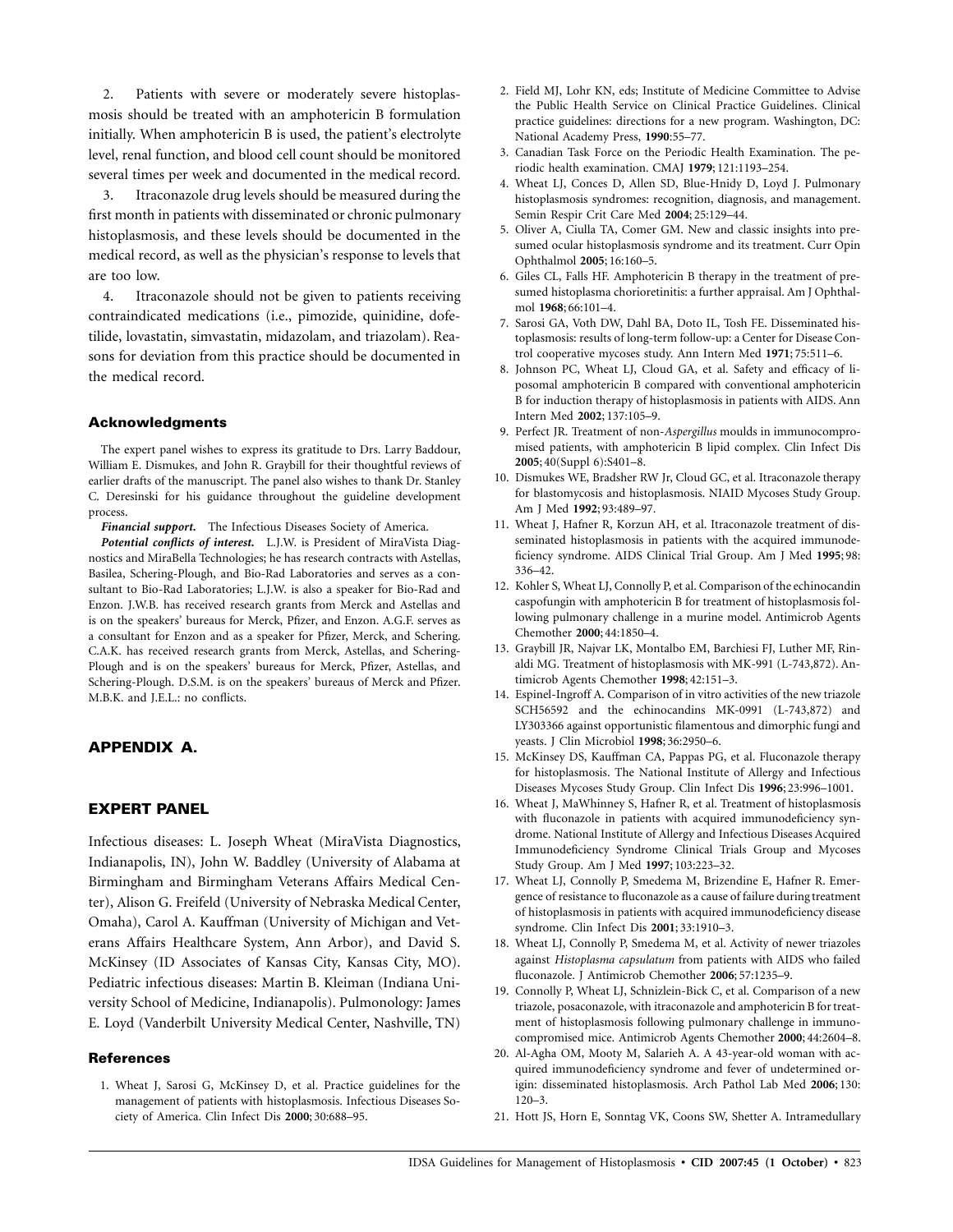histoplasmosis spinal cord abscess in a nonendemic region: case report and review of the literature. J Spinal Disord Tech **2003**; 16:212–5.

- 22. Freifeld AG, Iwen PC, Lesiak BL, Gilroy RK, Stevens RB, Kalil AC. Histoplasmosis in solid organ transplant recipients at a large Midwestern university transplant center. Transpl Infect Dis **2005**; 7: 109–15.
- 23. Nath DS, Kandaswamy R, Gruessner R, Sutherland DE, Dunn DL, Humar A. Fungal infections in transplant recipients receiving alemtuzumab. Transplant Proc **2005**; 37:934–6.
- 24. Truong MT, Sabloff BS, Munden RF, Erasmus JJ. A patient with newonset seizure and mediastinal adenopathy. Chest **2004**; 126:982–5.
- 25. Restrepo A, Tobon A, Clark B, et al. Salvage treatment of histoplasmosis with posaconazole. J Infect **2007**; 54:319–27.
- 26. Clark B, Foster R, Tunbridge A, Green S. A case of disseminated histoplasmosis successfully treated with the investigational drug posaconazole. J Infect **2005**; 51:e177–80.
- 27. Pitisuttithum P, Negroni R, Graybill JR, et al. Activity of posaconazole in the treatment of central nervous system fungal infections. J Antimicrob Chemother **2005**; 56:745–55.
- 28. Poirier JM, Cheymol G. Optimisation of itraconazole therapy using target drug concentrations. Clin Pharmacokinet **1998**; 35:461–73.
- 29. Hecht FM, Wheat J, Korzun AH, et al. Itraconazole maintenance treatment for histoplasmosis in AIDS: a prospective, multicenter trial. J Acquir Immune Defic Syndr Hum Retrovirol **1997**; 16:100–7.
- 30. Glasmacher A, Hahn C, Molitor E, Marklein G, Sauerbruch T, Schmidt-Wolf IG. Itraconazole through concentrations in antifungal prophylaxis with six different dosing regimens using hydroxypropylbeta-cyclodextrin oral solution or coated-pellet capsules. Mycoses **1999**; 42:591–600.
- 31. Smith J, Safdar N, Knasinski V, et al. Voriconazole therapeutic drug monitoring. Antimicrob Agents Chemother **2006**; 50:1570–2.
- 32. Purkins L, Wood N, Greenhalgh K, Allen MJ, Oliver SD. Voriconazole, a novel wide-spectrum triazole: oral pharmacokinetics and safety. Br J Clin Pharmacol **2003**; 56(Suppl 1):10–6.
- 33. Ullmann AJ, Cornely OA, Burchardt A, et al. Pharmacokinetics, safety, and efficacy of posaconazole in patients with persistent febrile neutropenia or refractory invasive fungal infection. Antimicrob Agents Chemother **2006**; 50:658–66.
- 34. Gubbins PO, Krishna G, Sansone-Parsons A, et al. Pharmacokinetics and safety of oral posaconazole in neutropenic stem cell transplant recipients. Antimicrob Agents Chemother **2006**; 50:1993–9.
- 35. Leveque D, Nivoix Y, Jehl F, Herbrecht R. Clinical pharmacokinetics of voriconazole. Int J Antimicrob Agents **2006**; 27:274–84.
- 36. Wheat LJ. Improvements in diagnosis of histoplasmosis. Exp Opin Biol Ther **2006**; 6:1207–21.
- 37. Wheat LJ, Connolly P, Durkin M, Book BK, Pescovitz MD. Elimination of false-positive *Histoplasma* antigenemia caused by human anti-rabbit antibodies in the second-generation *Histoplasma* antigen assay. Transpl Infect Dis **2006**; 8:219–21.
- 38. Wheat LJ, Witt J 3rd, Durkin M, Connolly P. Reduction in false antigenemia in the second generation *Histoplasma* antigen assay. Med Mycol **2007**; 45:169–71.
- 39. Kuberski T, Myers R, Wheat LJ, et al. Diagnosis of coccidioidomycosis by antigen detection using cross-reaction with a *Histoplasma* antigen. Clin Infect Dis **2007**; 44:e50–4.
- 40. Wheat LJ, Connolly P, Haddad N, Le Monte A, Brizendine E, Hafner R. Antigen clearance during treatment of disseminated histoplasmosis with itraconazole versus fluconazole in patients with AIDS. Antimicrob Agents Chemother **2002**; 46:248–50.
- 41. Wheat LJ, Connolly-Stringfield P, Blair R, Connolly K, Garringer T, Katz BP. Histoplasmosis relapse in patients with AIDS: detection using *Histoplasma capsulatum* variety *capsulatum* antigen levels. Ann Intern Med **1991**; 115:936–41.
- 42. Goldman M, Zackin R, Fichtenbaum CJ, et al. Safety of discontinuation of maintenance therapy for disseminated histoplasmosis after immunologic response to antiretroviral therapy. Clin Infect Dis **2004**; 38:1485–9.
- 43. Haynes RR, Connolly PA, Durkin MM, et al. Antifungal therapy for central nervous system histoplasmosis, using a newly developed intracranial model of infection. J Infect Dis **2002**; 185:1830–2.
- 44. LeMonte AM, Washum KE, Smedema ML, Schnizlein-Bick C, Kohler SM, Wheat LJ. Amphotericin B combined with itraconazole or fluconazole for treatment of histoplasmosis. J Infect Dis **2000**; 182: 545–50.
- 45. Deepe GS Jr, Gibbons R. Recombinant murine granulocyte-macrophage colony-stimulating factor modulates the course of pulmonary histoplasmosis in immunocompetent and immunodeficient mice. Antimicrob Agents Chemother **2000**; 44:3328–36.
- 46. Clemons KV, Lutz JE, Stevens DA. Efficacy of interferon-gamma and amphotericin B for the treatment of systemic murine histoplasmosis. Microbes Infect **2001**; 3:3–10.
- 47. Nosanchuk JD, Steenbergen JN, Shi L, Deepe GS Jr, Casadevall A. Antibodies to a cell surface histone-like protein protect against *Histoplasma capsulatum.* J Clin Invest **2003**; 112:1164–75.
- 48. Zerbe CS, Holland SM. Disseminated histoplasmosis in persons with interferon-gamma receptor 1 deficiency. Clin Infect Dis **2005**; 41: e38–41.
- 49. Kataria YP, Campbell PB, Burlingham BT. Acute pulmonary histoplasmosis presenting as adult respiratory distress syndrome: effect of therapy on clinical and laboratory features. South Med J **1981**; 74: 534–7, 42.
- 50. Brodsky AL, Gregg MB, Loewenstein MS, Kaufman L, Mallison GF. Outbreak of histoplasmosis associated with the 1970 Earth Day activities. Am J Med **1973**; 54:333–42.
- 51. Chamany S, Mirza SA, Fleming JW, et al. A large histoplasmosis outbreak among high school students in Indiana, 2001. Pediatr Infect Dis J **2004**; 23:909–14.
- 52. Goodwin RA, Loyd JE, Des Prez RM. Histoplasmosis in normal hosts. Medicine (Baltimore) **1981**; 60:231–66.
- 53. Parker JD, Sarosi GA, Doto IL, Bailey RE, Tosh FE. Treatment of chronic pulmonary histoplasmosis. N Engl J Med **1970**; 283:225–9.
- 54. Furcolow ML. Comparison of treated and untreated severe histoplasmosis. JAMA **1963**; 183:121–7.
- 55. Putnam LR, Sutliff WD, Larkin JC, et al. Histoplasmosis cooperative study: chronic pulmonary histoplasmosis treated with amphotericin B alone and with amphotericin B and triple sulfonamide. Am Rev Respir Dis **1968**; 97:96–102.
- 56. Sutliff WD, Andrews CE, Jones E, Terry RT. Histoplasmosis cooperative study: Veterans Administration–Armed Forces Cooperative Study on histoplasmosis. Am Rev Respir Dis **1964**; 89:641–50.
- 57. Baum GL, Larkin JC Jr, Sutliff WD. Follow-up of patients with chronic pulmonary histoplasmosis treated with amphotericin B. Chest **1970**; 58:562–5.
- 58. Picardi JL, Kauffman CA, Schwarz J, Holmes JC, Phair JP, Fowler NO. Pericarditis caused by *Histoplasma capsulatum.* Am J Cardiol **1976**; 37:82–8.
- 59. Wheat LJ, Stein L, Corya BC, et al. Pericarditis as a manifestation of histoplasmosis during two large urban outbreaks. Medicine (Baltimore) **1983**; 62:110–9.
- 60. Medeiros AA, Marty SD, Tosh FE, Chin TD. Erythema nodosum and erythema multiforme as clinical manifestations of histoplasmosis in a community outbreak. N Engl J Med **1966**; 274:415–20.
- 61. Rosenthal J, Brandt KD, Wheat LJ, Slama TG. Rheumatologic manifestations of histoplasmosis in the recent Indianapolis epidemic. Arthritis Rheum **1983**; 26:1065–70.
- 62. Greenwood MF, Holland P. Tracheal obstruction secondary to *Histoplasma* mediastinal granuloma. Chest **1972**; 62:642–5.
- 63. Parish JM, Rosenow EC 3rd. Mediastinal granuloma and mediastinal fibrosis. Semin Respir Crit Care Med **2002**; 23:135–43.
- 64. Scully RE. Weekly clinicopathological exercises. Case 15–1991. A 48 year-old man with dysphagia, chest pain, fever, and a subcarinal mass: case records of the Massachusetts General Hospital. N Engl J Med **1991**; 324:1049–56.
- 65. Goodwin RA, Nickell JA, Des Prez RM. Mediastinal fibrosis compli-